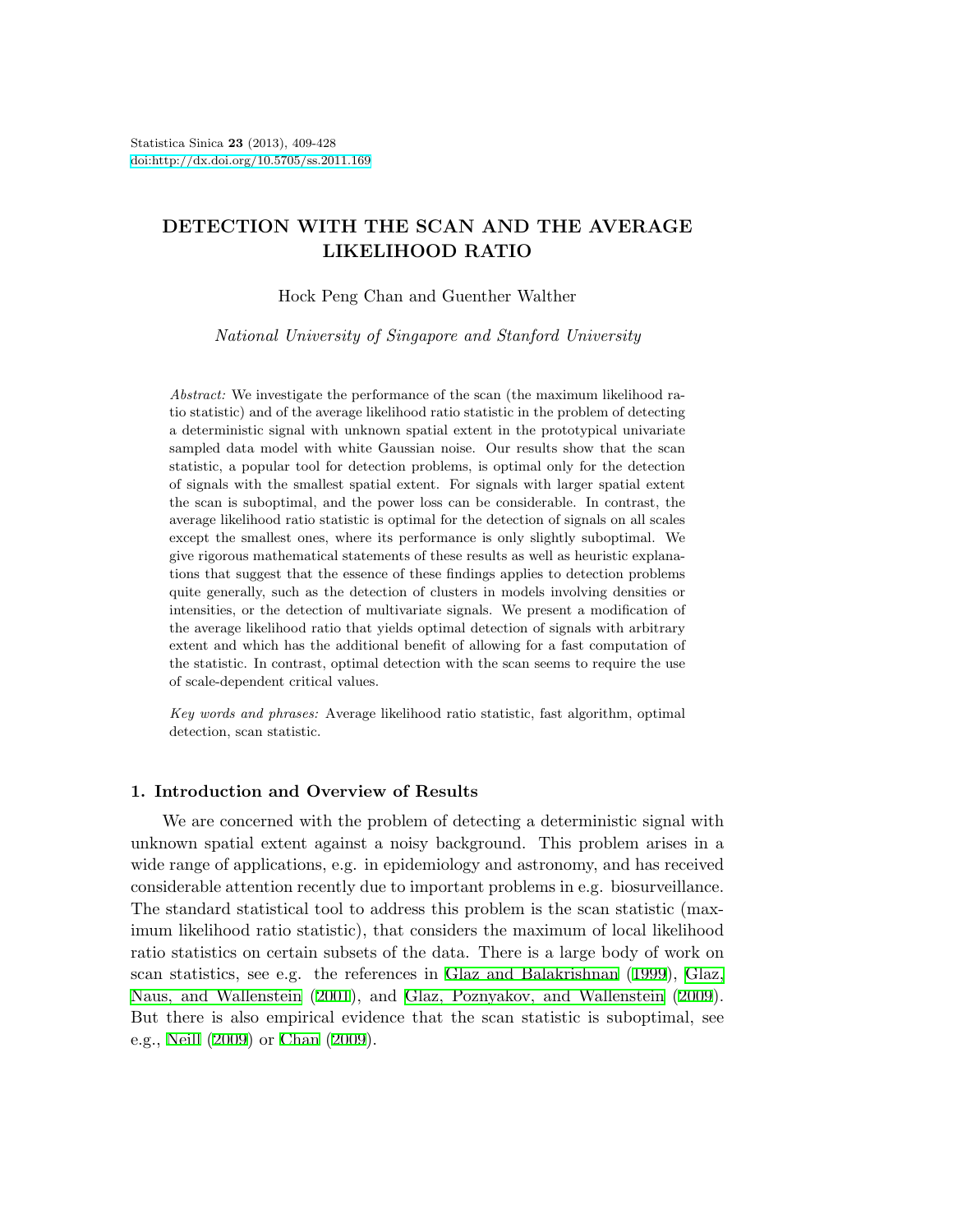#### 410 HOCK PENG CHAN AND GUENTHER WALTHER

[Siegmund](#page-19-4) [\(2001\)](#page-19-4) and [Gangnon and Clayton](#page-19-5) ([2001](#page-19-5)) propose to use the average of the likelihood ratio statistics instead of their maximum. In different contexts, various versions of the average likelihood ratio where considered by [Shiryaev](#page-19-6) ([1963\)](#page-19-6), [Burnashev and Begmatov](#page-18-1) [\(1990](#page-18-1)), and Dümbgen [\(1998](#page-18-2)). [Chan](#page-18-0) [\(2009](#page-18-0)) and [Chan and Zhang](#page-18-3) ([2009\)](#page-18-3) perform simulation studies for various detection problems which suggest that the average likelihood ratio statistic is superior to the scan statistic. In light of these results, it is of interest to provide a theoretical investigation of the performance of both the scan and the average likelihood ratio. Such a theoretical comparison seems to be missing in the literature and appears to be quite relevant given the widespread use of the scan statistic as a standard tool for a range of detection problems.

In the first part of this paper we show that in the prototypical univariate sampled data model with white Gaussian noise the scan statistic possesses optimal detection power only for signals with the smallest spatial extent; otherwise the scan statistic is suboptimal, and the loss of power can be considerable for signals having a large spatial extent. We also show that for average likelihood ratio (ALR) statistic these conclusions hold in reversed order: The ALR possesses optimal detection power for signals having large spatial extent, but is suboptimal for signals with small spatial extent. However, the loss of power in the latter case is so small that it is unlikely to be of concern, at least for most sample sizes considered today.

In the second part of the paper we propose a modification of the ALR that results in universal optimality and allows efficient computation. The ALR averages the likelihood ratios pertaining to  $\sim n^2$  stretches of the data, where *n* is the sample size, resulting in an  $O(n^2)$  algorithm. Thus the use of the ALR is computationally infeasible even for moderate sample sizes. We introduce a condensed ALR that averages only a certain subset of the likelihood ratios and we show that this condensed ALR possesses optimal detection power for signals having arbitrary spatial extent. Furthermore, this condensed ALR can be computed in almost linear time, viz. with an  $O(n \log^2 n)$  algorithm. In light of the preceding discussion, it is arguably this improvement in computation time rather than the small gain in detection power that is the main advantage of this modification. We note that typically, an approximation introduced to make a procedure computationally less intensive will on the flip side degrade its performance somewhat. It is noteworthy that in the case of the ALR, our computationally efficient modification actually leads to an improved (in fact: optimal) performance.

We give sharp theoretical results on the performance of the ALR, the scan statistic, and the newly proposed ALR in Sections 2 and 3. Since these results are asymptotic, we complement them in Section 5 with a simulation study that illustrates the results. Various modifications to the scan have been proposed in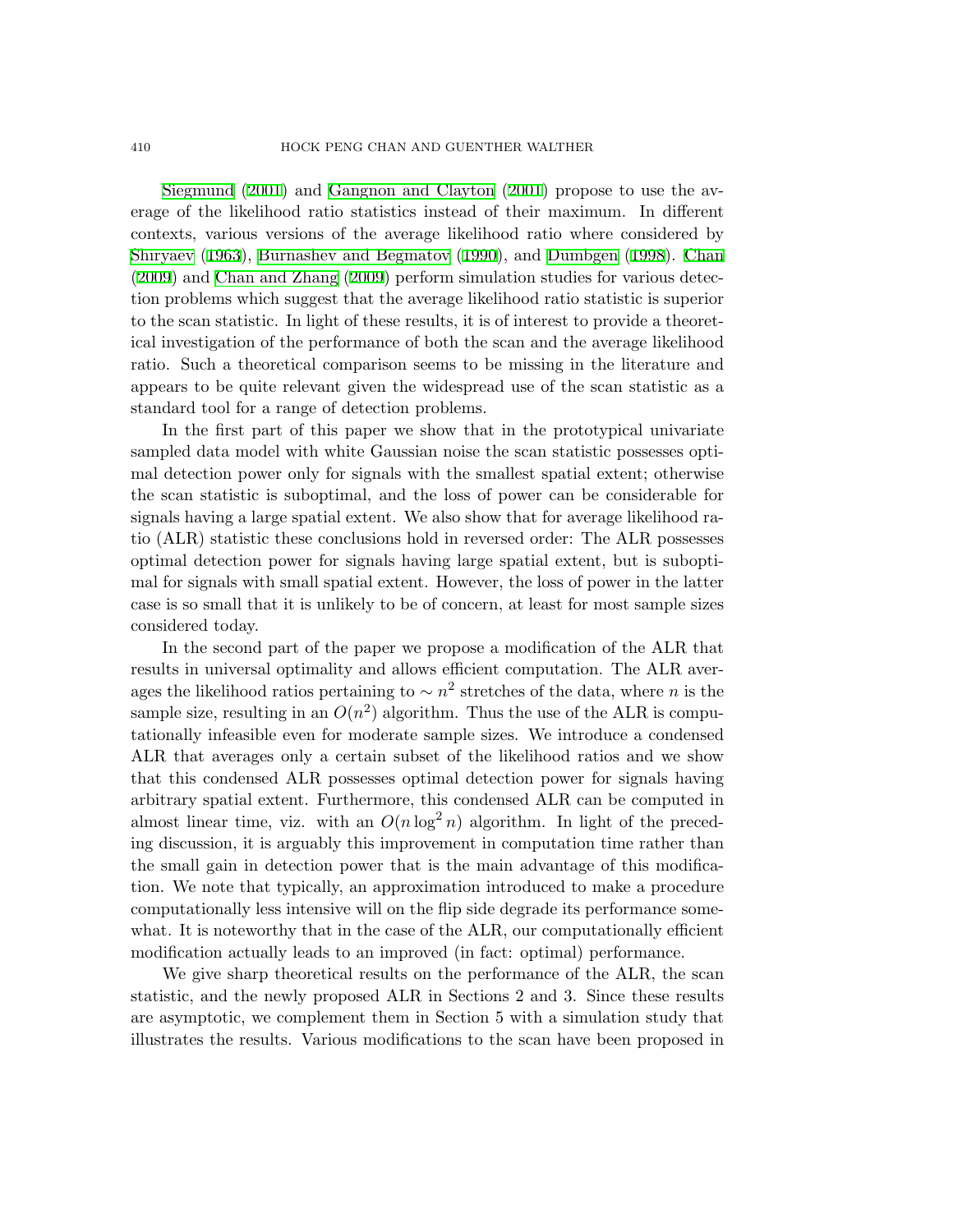the literature in order to improve its detection power. We describe two such modifications in Section 4, and include them in our simulation study to obtain a more informative comparison with the ALR.

As in the case of the ALR, the computation of the scan statistic requires an  $O(n^2)$  algorithm. Various efficient algorithms for computing a good approximation to the scan statistic have been introduced in [Neill and Moore](#page-19-7) ([2004\)](#page-19-7), [Arias-](#page-18-4)[Castro, Donoho, and Huo](#page-18-4) [\(2005\)](#page-18-4), [Walther](#page-19-8) [\(2010](#page-19-8)) and [Rufibach and Walther](#page-19-9) [\(2010](#page-19-9)). Unlike the ALR, constructing a computationally efficient approximation for the scan does not lead to universally optimal power. Rather, statistical optimality for the scan seems to require the use of size-dependent critical values. We summarize our conclusions in Section 6 and defer proofs to Section 7. The notation  $a_n \sim b_n$  means  $c < a_n/b_n < C$  for constants  $0 < c < C$ .

#### **2. Comparison of the Scan and the Average Likelihood Ratio**

We observe

$$
Y_i = f_n\left(\frac{i}{n}\right) + Z_i, \quad i = 1, \dots, n,
$$

where the  $Z_i$  are i.i.d.  $N(0,1)$  and  $f_n(x) = \mu_n \mathbf{1}_{I_n}(x)$  with  $I_n = (j_n/n, k_n/n]$ ,  $0 \leq j_n \leq k_n \leq n$ . Both the amplitude  $\mu_n$  and the support  $I_n$  are unknown. The task is to decide whether a signal is present, i.e. whether  $\mu_n \neq 0$ .

The above sampled data model with Gaussian white noise serves as a prototype for many important applications. The heuristics and results we develop below suggest that our conclusions carry over, at least qualitatively, to related detection problems involving multivariate signals, non-Gaussian errors, or the detection of clusters in models involving densities or intensities, as described in [Kulldorff](#page-19-10) ([1997](#page-19-10)).

The likelihood ratio statistic for testing  $\mu_n = 0$  when  $I_n$  is known is computed as

$$
\exp\left(\frac{(\mathbf{Y}_n(I_n))^2}{2}\right), \quad \text{where } \mathbf{Y}_n(I_n) := \frac{\sum_{i \in nI_n} Y_i}{\sqrt{n|I_n|}} = \frac{\sum_{i=j_n+1}^{k_n} Y_i}{\sqrt{k_n - j_n}}.
$$

Since  $I_n$  is unknown, the standard approach is to scan over all intervals  $I \in \mathcal{J}_n := \{(j/n, k/n], 0 \leq j < k \leq n\}$  for the largest likelihood ratio statistic. The resulting *scan statistic* (maximum likelihood ratio statistic) is

$$
M_n := \max_{0 \le j < k \le n} \left| Y_n \left( \left( \frac{j}{n}, \frac{k}{n} \right] \right) \right|.
$$

In contrast, the *average likelihood ratio statistic* (ALR) averages the likelihood ratios over all intervals  $I \in \mathcal{J}_n$ :

$$
A_n := \frac{1}{n^2} \sum_{j=0}^n \sum_{k=j+1}^n \exp\left(\frac{(\boldsymbol{Y}_n((j/n, k/n]))^2}{2}\right).
$$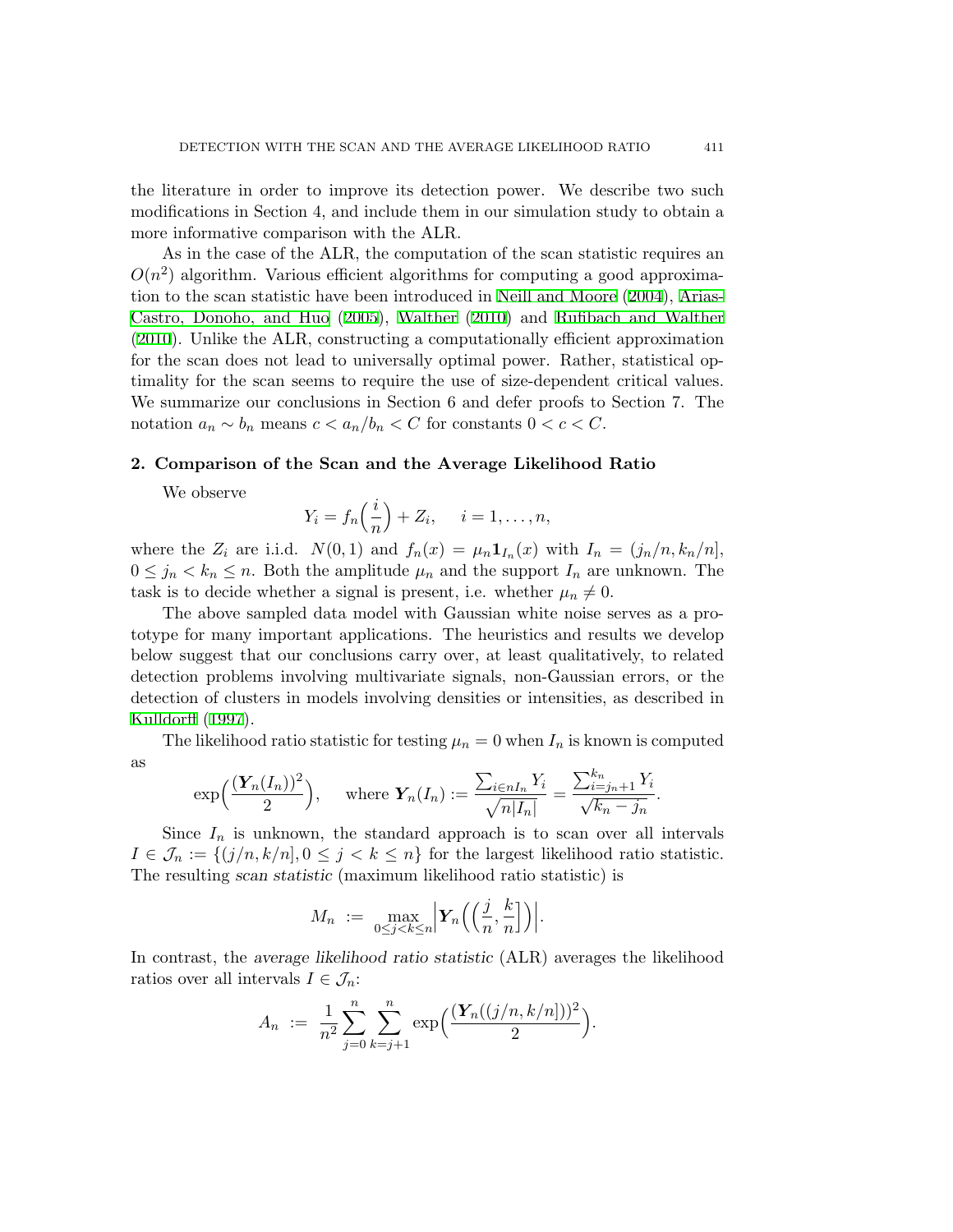<span id="page-3-0"></span>To quantify the performance of these statistics, we look for the smallest value of  $|\mu_n|$  that allows a reliable detection of the signal. As explained below, in order to achieve optimality a test must be able to asymptotically detect signals  $f_n$  with

$$
|\mu_n|\sqrt{|I_n|} \ge \frac{\sqrt{2\log 1/|I_n|} + b_n}{\sqrt{n}}, \quad \text{where } b_n \to \infty.
$$
 (2.1)

Note that for signals  $f_n$  on *small scales*,  $|I_n| \to 0$ , ([2.1](#page-3-0)) is equivalent to

<span id="page-3-1"></span>
$$
|\mu_n|\sqrt{|I_n|} \ge (\sqrt{2} + \epsilon_n)\sqrt{\frac{\log 1/|I_n|}{n}},\tag{2.2}
$$

where  $\epsilon_n$  can go to 0 but not too fast:  $\epsilon_n \sqrt{\log 1/|I_n|} \to \infty$ .

For signals  $f_n$  on *large scales*,  $\liminf_n |I_n| > 0$ , [\(2.1](#page-3-0)) is equivalent to

<span id="page-3-2"></span>
$$
|\mu_n| \ge \frac{b_n}{\sqrt{n}}, \quad \text{where } b_n \to \infty.
$$
 (2.3)

It is impossible to detect signals with noticeably smaller mean: In the case of signals on small scales, a classical argument in the minimax framework (see e.g., [Lepski and Tsybakov](#page-19-11) [\(2000](#page-19-11)), Dümbgen and Spokoiny [\(2001](#page-18-5)), and Dümbgen and [Walther](#page-19-12) [\(2008](#page-19-12))) shows that if ' $+ \epsilon_n$ ' is replaced by ' $- \epsilon_n$ ' in [\(2.2](#page-3-1)), then there exists no test that can detect such  $f_n$  with nontrivial asymptotic power. Likewise, a contiguity argument, as in Dümbgen and Walther ([2008\)](#page-19-12), shows that in the case of large scales the condition [\(2.3](#page-3-2)) is necessary for any test to be consistent against *fn*. On the other hand, we exhibit below a test that detects signals satisfying [\(2.1](#page-3-0)) with asymptotic power 1. Thus the detection threshold given by ([2.1\)](#page-3-0) marks a standard that is attainable but cannot be improved upon. We now examine how the scan and the ALR compare against this standard.

**Theorem 1.** Let  $\kappa_n$  be the  $(1 - \alpha)$  quantile of the null distribution of  $M_n$ .

1. *If*  $|\mu_n|\sqrt{|I_n|} \ge ($ *√*  $\sqrt{2} + \epsilon_n \sqrt{\log n}/n$  with  $\epsilon_n \sqrt{\log n} \to \infty$ , then  $\mathbb{P}_{f_n}(M_n >$  $\kappa_n$ )  $\rightarrow$  1*.* 

2. If 
$$
|\mu_n|\sqrt{|I_n|} = (\sqrt{2} - \epsilon_n)\sqrt{(\log n)/n}
$$
 with  $\epsilon_n$  as above, then  $\overline{\lim}_n \mathbb{P}_{f_n}(M_n > \kappa_n) \leq \alpha$ .

Thus the detection threshold for the scan is  $\sqrt{2(\log n)/n}$ , irrespective of the spatial extent of the signal. Comparing to ([2.2\)](#page-3-1), one sees that the scan is optimal only for signals having the smallest spatial extent, i.e. for  $|I_n|$  close to  $1/n$ . As an illustration, if  $|I_n| = n^{-p}$ ,  $p \in (0, 1]$ , then detection is possible only if  $|\mu_n| \sqrt{|I_n|}$  is at least  $p^{-1/2}$  times larger than the optimal threshold. In the case of large scales, comparison with [\(2.3](#page-3-2)) shows that this multiplier diverges to infinity, and thus the scan suffers from a noticeably inferior performance. These results are illustrated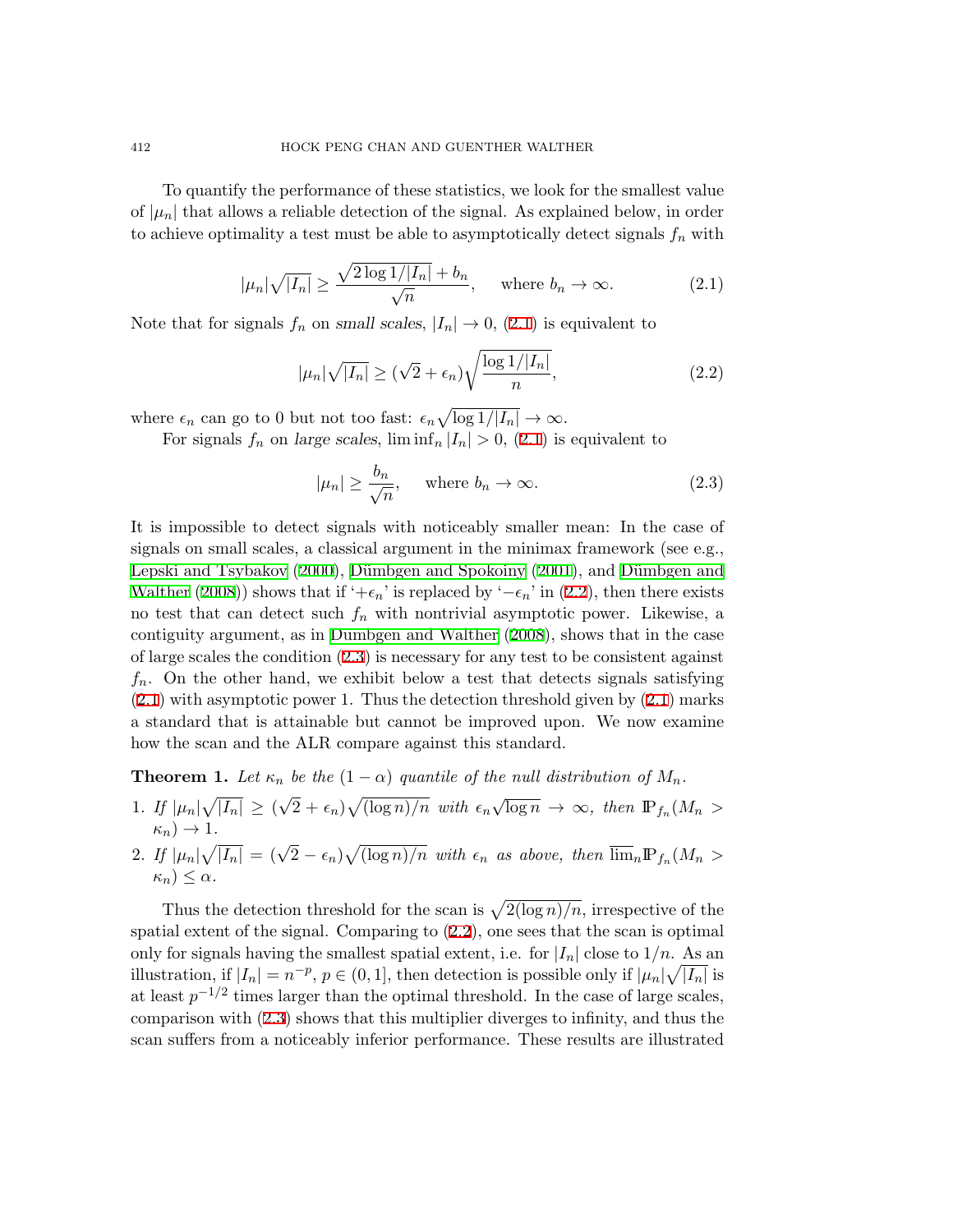in the simulation study in Section 5, and explain the sometimes disappointing performance of the scan observed in the literature.

We note that an alternative way to analyze the performance of the scan is to put a prior on the unknown spatial extent of the signal, e.g. the uniform distribution on  $(0, 1)$ . It is readily seen that this analysis leads to the same conclusions as the case of large scales above, i.e. the scan is far from optimal.

The next theorem details the performance of the average likelihood ratio:

**Theorem 2.** Let  $\tau_n$  be the  $(1 - \alpha)$  quantile of the null distribution of  $A_n$ .

- 1. *A<sup>n</sup> is optimal for detecting signals with large spatial extent:* If  $\liminf_n |I_n| > 0$  and  $|\mu_n| = b_n/\sqrt{n}$  with  $b_n \to \infty$ , then  $\mathbb{P}_{f_n}(A_n > \tau_n) \to 1$ .
- 2. *A<sup>n</sup> is not optimal for detecting signals with small spatial extent:* If  $|I_n| \to 0$  and  $|\mu_n|\sqrt{|I_n|} = K\sqrt{(\log 1/|I_n|)/n}$  with  $K < 2$ , then  $\overline{\lim}_n \mathbb{P}_{f_n}(A_n)$  $> \tau_n$ )  $\leq \alpha$ .
- 3. *If*  $K \geq 2 + \epsilon_n$ , where  $\epsilon_n \sqrt{\log 1/|I_n|} \to \infty$ , then  $\mathbb{P}_{f_n}(A_n > \tau_n) \to 1$ .

Comparing with ([2.2\)](#page-3-1), one sees that on small scales the ALR requires  $|\mu_n|\sqrt{|I_n|}$  to be about  $\sqrt{2}$  times larger than the optimal threshold. This discrepancy is not very consequential: The simulations in Section 5 show that the corresponding loss of power is quite small for sample sizes up to  $n = 10,000$ , which is the largest sample size we were able to simulate due to the  $O(n^2)$  computational complexity of the ALR.

A heuristic explanation of why the scan and the ALR do not obtain optimality is as follows: There are *n* disjoint intervals *I* of length 1*/n*. The corresponding likelihood ratio statistics  $Y_n(I)$  are i.i.d.  $N(0,1)$  under the null hypothesis, thus their maximum behaves like  $\sqrt{2 \log n}$ . But in the case of large intervals of length  $1/c$  (say), there are only *c* disjoint intervals that result in independent statistics  $Y_n(I)$ . The statistics for the other intervals of length  $1/c$  are not independent of these  $Y_n(I)$  since the intervals overlap. Thus the null distribution of that maximum behaves roughly like the maximum of *c* i.i.d.  $N(0,1)$ , which is  $O_p(1)$ . Hence the overall maximum  $M_n$  is dominated by the small intervals, with a corresponding loss of power at large intervals.

As for the ALR, if a detectable signal lives on a large interval  $I_n$ , then  $Y_n(I)$ is significant provided *I* has a nonvanishing overlap with  $I_n$ . Since there are  $\sim$  *n*<sup>2</sup> such intervals, the ALR is significant despite the divisor *n*<sup>2</sup> in its definition. In the case of small intervals  $I_n$ , however, the number of intervals  $I$  that yield a sufficiently large statistic  $Y_n(I)$  is so small compared to the total number of intervals ( $\sim n^2$ ) that their contribution to  $A_n$  is annihilated by the divisor  $n^2$ . More precisely: the likelihood ratio statistic is maximized at  $I = I_n$ , where its size is  $\gg |I_n|^{-1}$  (up to log terms) for signals at the detection threshold ([2.1](#page-3-0)). Thus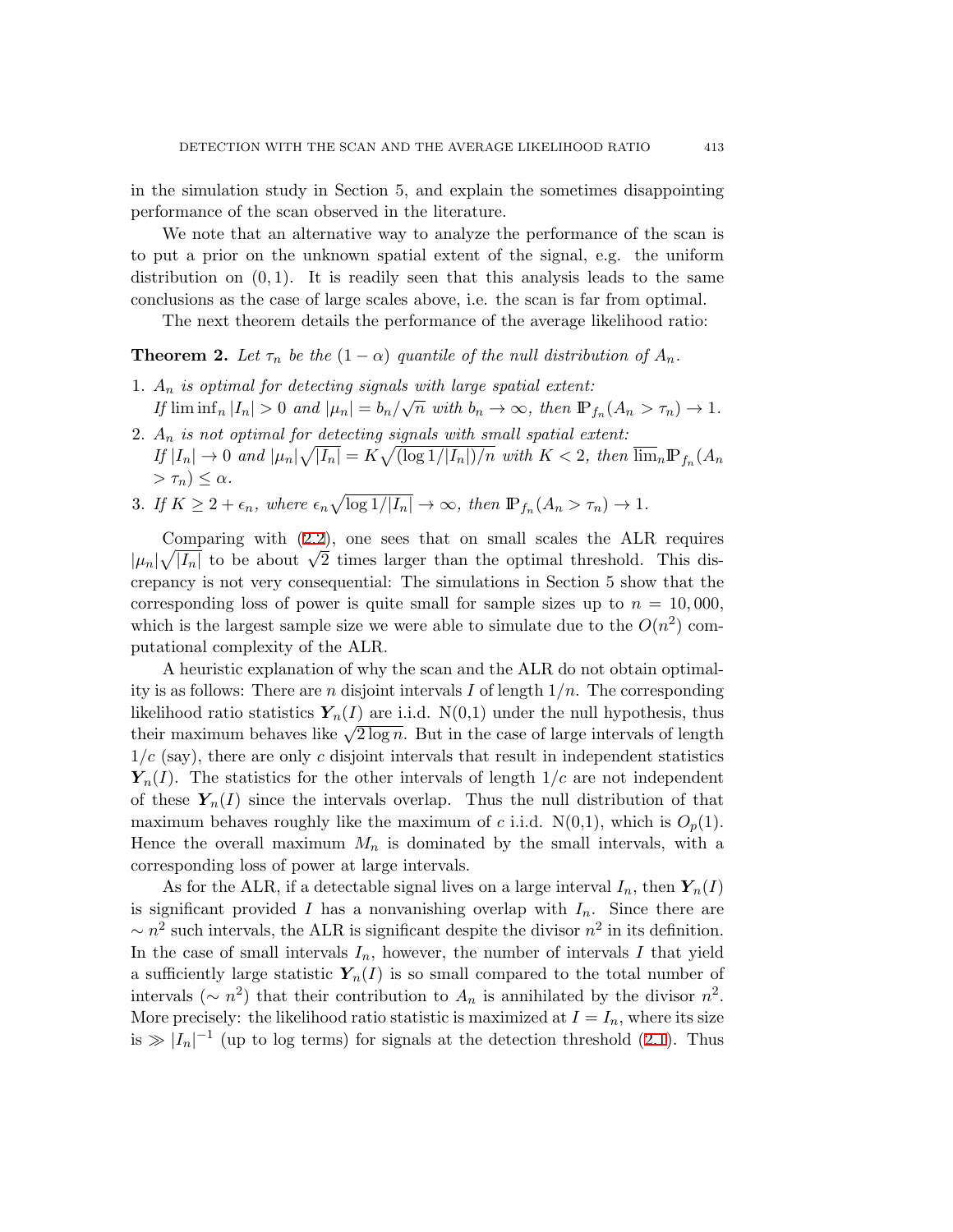if  $|I_n| = 1/n$ , then there are only a few significant likelihood ratios and their magnitude is about  $|I_n|^{-1} = n$ . Thus dividing by  $n^2$  will let their contribution vanish unless the size of the likelihood ratio statistics is increased to  $|I_n|^{-2} = n^2$ by doubling  $|\mu_n|^2 |I_n|$  in the log likelihood ratio.

## **3. The Condensed Average Likelihood Ratio Statistic**

The above heuristic suggests that an optimal version of the ALR can be constructed by averaging the likelihood ratios not over all  $\sim n^2$  intervals of  $\mathcal{J}_n$ but over a subset of  $\mathcal{J}_n$  with cardinality close to *n*. The general idea is that for larger intervals, there is not much lost by considering only intervals with endpoints on a coarser grid as long as the distance between such gridpoints is small compared to the length of the intervals. Then these intervals still provide a good approximation to  $\mathcal{J}_n$ , while the cardinality of this approximating set can be reduced dramatically. To implement this idea, we modify the approach in [Walther](#page-19-8) [\(2010](#page-19-9)) and [Rufibach and Walther](#page-19-9) (2010) and group intervals into  $\ell_{\rm max}$  =  $\lceil \log_2 n / \log n \rceil$  sets, each of which contains intervals having about the same length: the approximating set  $\mathcal{I}_{app}(\ell)$  consists of intervals that contain between  $m_{\ell}+1$ and  $2m_\ell$  design points and whose endpoints are restricted to a grid consisting of every  $d_{\ell}$ th design point, where  $m_{\ell} = n2^{-\ell}$  and  $d_{\ell} = \lceil \sqrt{m_{\ell}} \ell^{4/5}/\log n \rceil$ . Our overall approximating set is then the union of these  $\mathcal{I}_{app}(\ell)$  together with all small intervals:

$$
\mathcal{I}_{app} = \bigcup_{\ell=1}^{\ell_{\text{max}}} \mathcal{I}_{app}(\ell) \quad \cup \quad \mathcal{I}_{small}, \quad \text{where}
$$
\n
$$
\mathcal{I}_{app}(\ell) = \left\{ (\frac{j}{n}, \frac{k}{n}] \in \mathcal{J}_n : j, k \in \{id_\ell, i = 0, 1, \ldots\} \text{ and } m_\ell < k - j \le 2m_\ell \right\},
$$
\n
$$
\mathcal{I}_{small} = \left\{ (\frac{j}{n}, \frac{k}{n}] \in \mathcal{J}_n : k - j \le m_{\ell_{\text{max}}} \right\}.
$$

We suppress the dependence on *n* for notational simplicity. Our *condensed ALR* is thus

$$
A_{n,cond} := \frac{1}{\# \mathcal{I}_{app}} \sum_{I \in \mathcal{I}_{app}} \exp\left(\frac{(\boldsymbol{Y}_n(I))^2}{2}\right).
$$

The above choices of  $d_\ell$  and  $m_\ell$  result in statistical and computational efficiency for the ALR and differ from the choices used in [Walther](#page-19-8) [\(2010](#page-19-8)) and [Rufibach](#page-19-9) [and Walther](#page-19-9) [\(2010](#page-19-9)). We give an explanation for this in the proof of Theorem 3.

**Theorem 3.** *The condensed ALR An,cond is optimal for detecting signals with arbitrary spatial extent.* Furthermore,  $A_{n,cond}$  *can be computed in*  $O(n \log^2 n)$ *time.*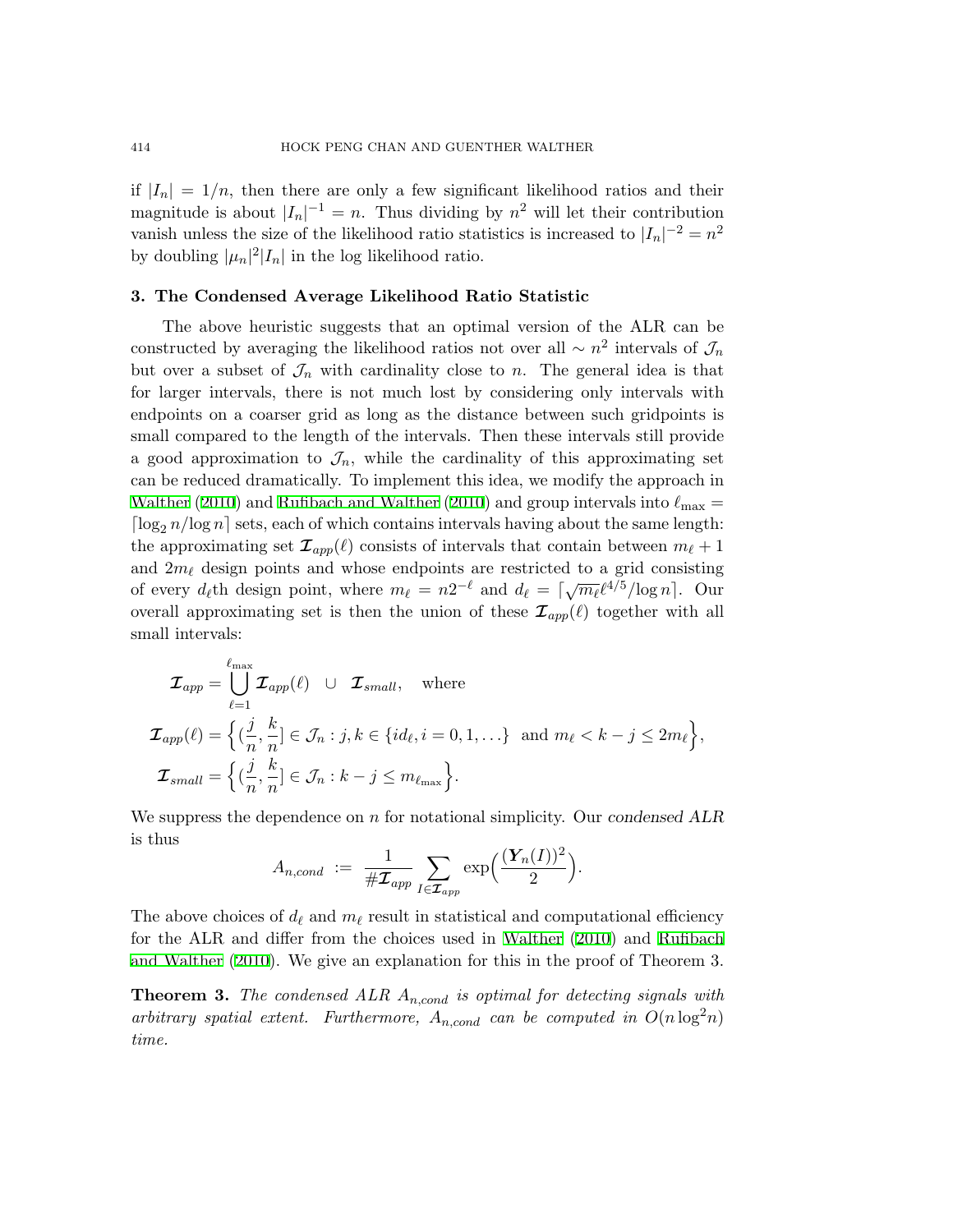## **4. Modifications of the Scan That Improve Power**

Here we describe two simple ways to improve the power of the scan by fixing the miscalibration across different scales described in Section 2. For the first one we adapt the penalty term introduced by Dümbgen and Spokoiny ([2001](#page-18-5)) in the context of inference about a function. The idea is to subtract off the putative maximum at each scale in order to put the different scales on an equal footing: the *penalized scan* is

$$
P_n := \max_{0 \le j < k \le n} \left( \left| \mathbf{Y}_n \left( \left( \frac{j}{n}, \frac{k}{n} \right] \right) \right| - \sqrt{2 \log \frac{en}{k-j}} \right).
$$

We declare that a signal is present if  $P_n > \gamma_n(\alpha)$ , where  $\gamma_n(\alpha)$  is the  $(1 - \alpha)$ quantile of the null distribution of *Pn*.

A drawback of the penalized scan is that it requires the specification of the penalty term, which has to be derived for each situation at hand. The penalty term  $\sqrt{2 \log en/(k-j)}$  optimizes signal detection for all scales in the Gaussian regression setting; a different setting or a different error distribution may require a different penalty term to achieve optimal detection. The form of the penalty term depends on the tail behavior of the local test statistics, their dependence structure, and the entropy of the underlying space, see Theorem 7.1 in Dümbgen [and Walther](#page-19-12) [\(2008](#page-19-12)). Thus these properties have to be derived on a case-by-case basis, and this derivation is typically far from straightforward.

The second way to fix the miscalibration of the scan is the *blocked scan* introduced in [Walther](#page-19-8) ([2010](#page-19-8)). The block method has the advantage that it is a general recipe that does not require any case-specific input. The idea is to group intervals having roughly the same length into blocks, with the *ℓ*th block comprising all intervals that contain between  $m_{\ell} = n2^{-\ell}$  and  $2m_{\ell}$  design points. Then one assigns different critical values to different blocks such that the significance level on the  $\ell$ <sup>th</sup> block decreases as  $\sim \ell^{-2}$ .

In more detail, for  $m_\ell$  and  $\ell_{\text{max}}$  as above, define

$$
M_{n,\ell} := \max_{m_{\ell} < k - j \le m_{\ell-1}} \left| \mathbf{Y}_n \left( \left( \frac{j}{n}, \frac{k}{n} \right) \right) \right|, \quad \ell = 1, \ldots, \ell_{\max},
$$

and  $M_{n,\ell_{\max}+1} := \max_{k-j \leq m_{\ell_{\max}}} |\mathbf{Y}_n((j/n, k/n])|$ . Thus the  $(\ell_{\max} + 1)$ st block comprises all small intervals that contain up to  $m_{\ell_{\text{max}}}$  design points. The *blocked scan* declares that a signal is present if  $M_{n,\ell} > q_\ell(\tilde{\alpha}/(A+\ell)^2)$  for any  $\ell \in$  $\{1, \ldots, \ell_{\text{max}} + 1\}$ . Here  $q_{\ell}(\tilde{\alpha}/(A+\ell)^2)$  is the  $(1 - \tilde{\alpha}/(A+\ell)^2)$  quantile of the null distribution of  $M_{n,\ell}$ ,  $A := 10$  (say), and  $\tilde{\alpha}$  is chosen such that the overall significance level is *α*:

$$
\mathbb{P}_0\Big(\bigcup_{\ell=1}^{\ell_{\max}+1}\Big\{M_{n,\ell} > q_\ell\Big(\frac{\tilde{\alpha}}{(A+\ell)^2}\Big)\Big\}\Big) = \alpha.
$$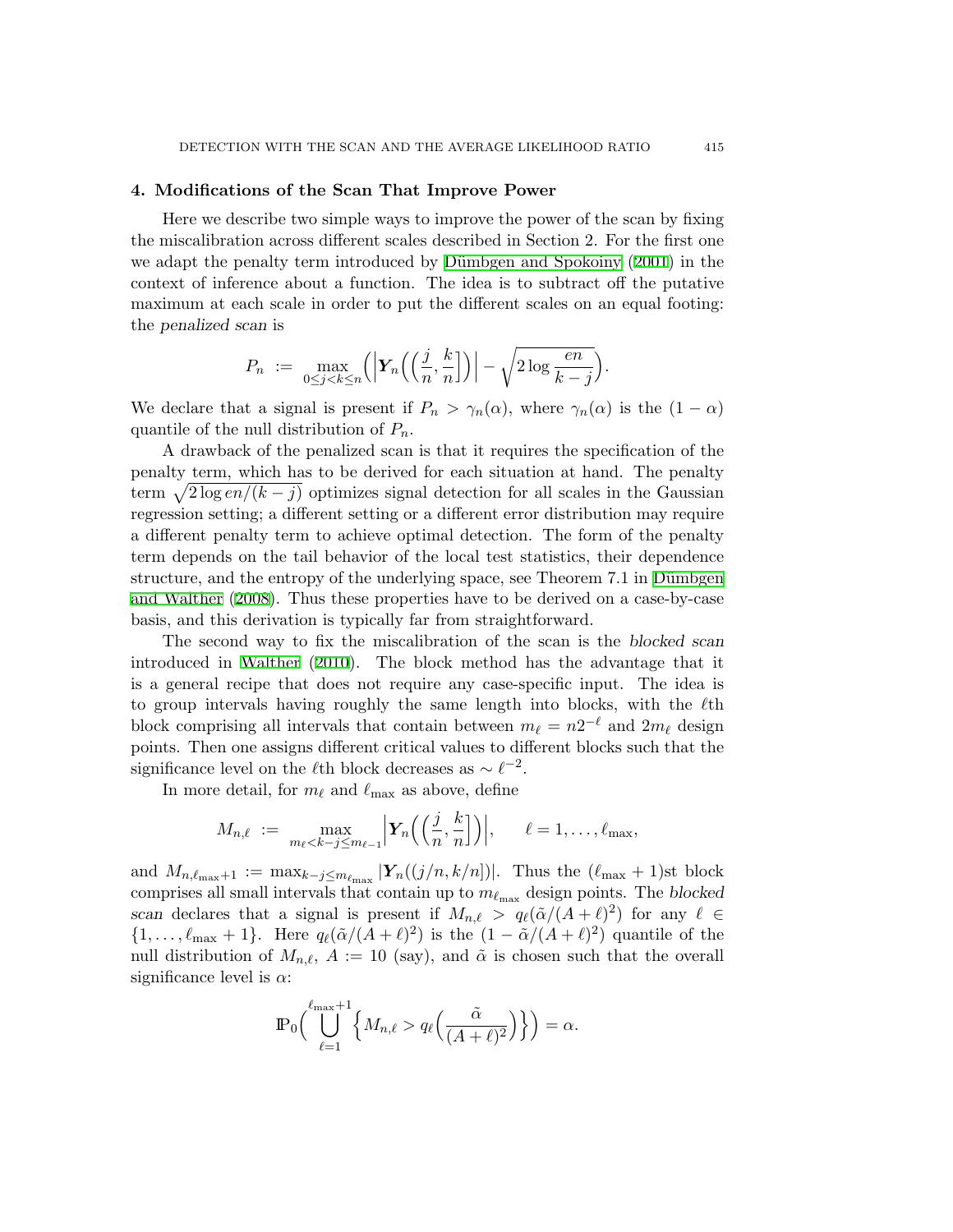The critical values *q*<sub>*ℓ*</sub> and  $\tilde{\alpha}$  can be easily simulated with Monte Carlo, see [Ru](#page-19-9)[fibach and Walther](#page-19-9) [\(2010](#page-19-9)). We suppress the dependence of  $q_\ell$  on *n* for notational simplicity.

It can be shown that both the penalized scan and the blocked scan are also optimal for detecting signals with arbitrary spatial extent, see [Chan and Walther](#page-18-6)  $(2011).$  $(2011).$ 

Computationally efficient algorithms for evaluating the scan or an approximation thereof have been introduced in the literature, see e.g., [Neill and Moore](#page-19-7) [\(2004](#page-19-7)), [Arias-Castro, Donoho, and Huo](#page-18-4) ([2005\)](#page-18-4), [Rufibach and Walther](#page-19-9) [\(2010](#page-19-9)) and [Walther](#page-19-8) [\(2010](#page-19-8)). Those algorithms reduce the computational complexity for the scan from  $O(n^2)$  to almost linear time in *n* (apart from  $log n$  factors), comparable to the condensed scan. Hence it is possible to modify the scan to obtain statistical optimality (via the penalized or blocked scan) and computational efficiency. But, unlike the case of the condensed ALR where the particular choice of the approximating set leads to optimal power properties, it appears that evaluating the scan on an appropriate approximating set does not lead to optimal detection by itself. Rather, it appears that optimal detection requires the use of scale-dependent critical values, and efficient computation has to be addressed separately using any of the methods cited above.

#### **5. A Simulation Study**

Since the results of the previous sections are asymptotic, we illustrate them in a finite sample context with a simulation study. We first consider signals  $f_n$ with fixed norm  $|| f_n || := | \mu_n | \sqrt{|I_n |}$  but varying spatial extent. Table 1 gives the power of the scan, the ALR, the condensed ALR, the penalized scan, and the blocked scan for a sample size of  $n = 10,000$ . The results are visualized in the left plot in Figure 1. One sees that the overall performance of the scan is inferior to that of the other four methods, whose performances are quite similar. In particular, the power of the scan is not increasing with the spatial extent of the signal as opposed to the other four methods. As a consequence, the scan is competitive only for signals on the smallest scales.

Table 1 also shows an improvement in power of the condensed ALR visa-vis the ALR on small scales, illustrating Theorems 2 and 3. However, this improvement is modest, at least for the sample size under consideration, and thus the main advantage of the condensed scan is arguably the dramatic reduction in computation time to  $O(n \log^2 n)$  versus  $O(n^2)$  for the ALR. We were able to accurately simulate critical values for the condensed ALR with a sample size of 1 million in a matter of hours, whereas this computation would take hundreds of days for the ALR.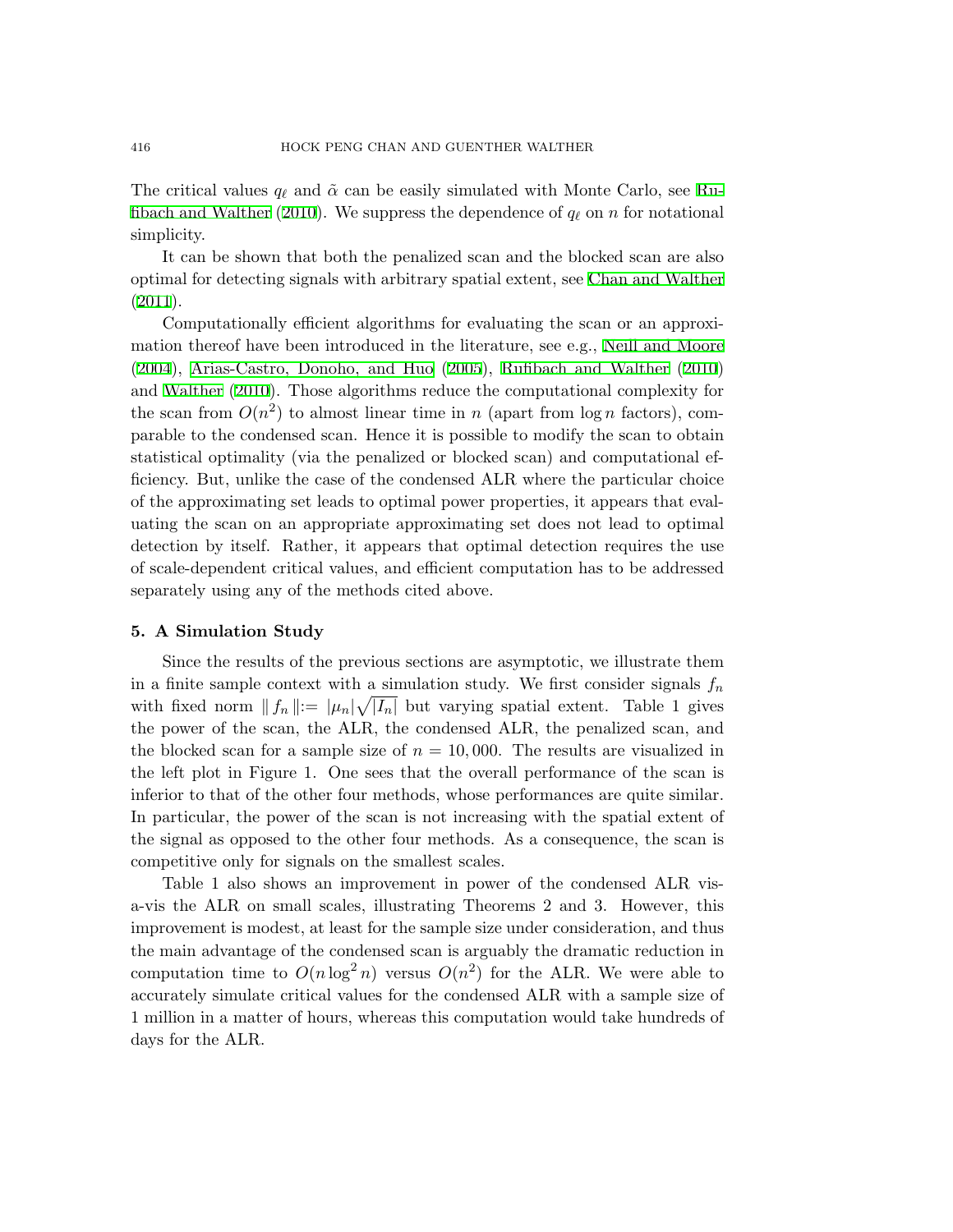

Figure 1. Left: Power of the scan and the ALR for detecting signals  $f_n$  with fixed norm  $||f_n|| = 0.04$  but varying spatial extent  $|I_n|$ ,  $n = 10,000$ . Right: Power of the scan and the ALR for detecting signals  $f_n$  with varying norms *∥fn∥* and random spatial extent. The power curves for the condensed ALR, the penalized scan, and the blocked scan are similar to those of the ALR and are not plotted, see Tables 1 and 2 for the numerical results.

Table 1. Power in percent for detecting signals  $f_n$  with fixed norm  $||f_n||=$ 0.04 but varying spatial extent  $|I_n|$ ,  $n = 10,000$ .

| scale          |    | .05 | 0.1 | 0.15 | $0.2\,$ | 0.25 | 0.3 | 0.35 | 0.4 | 0.45 | 0.5 |
|----------------|----|-----|-----|------|---------|------|-----|------|-----|------|-----|
| scan           | 38 | 41  | 43  | 45   | 39      | 42   | 42  | 41   | 41  | 43   | 39  |
| ALR.           | 28 | 58  | 72  | 82   | 88      | 86   | 88  | 89   | 90  | 92   | 91  |
| condensed ALR  | 36 | 61  | 72  | 80   | 87      | 85   | 87  | 88   | 90  | 91   | 91  |
| penalized scan | 37 | 61  | 72  | 80   | 85      | 84   | 85  | 86   | 87  | 90   | 89  |
| blocked scan   | 41 | 59  | 69  | 77   | 82      | 80   | 82  | 82   | 84  | 87   | 86  |

Table 2 shows how the power varies as function of *∥fn∥*, see the right plot in Figure 1 for a visual representation. The spatial extent of the signal was chosen uniformly in [0*,* 1] in each of the 2,000 Monte Carlo simulations. The power curves of the last four methods are again quite similar, and superior to that of the scan. One sees that the scan requires a signal with almost twice the norm to achieve the power of the four other methods. According to the results in the previous sections, this discrepancy increases with the sample size.

All power values in Tables 1 and 2 are with respect to a 5% significance level. The corresponding critical values were simulated with 10,000 Monte Carlo samples, and the power was simulated with 2,000 Monte Carlo samples. The location of the signal was chosen at random in each of these simulations to avoid confounding the results with the approximation scheme of the condensed ALR.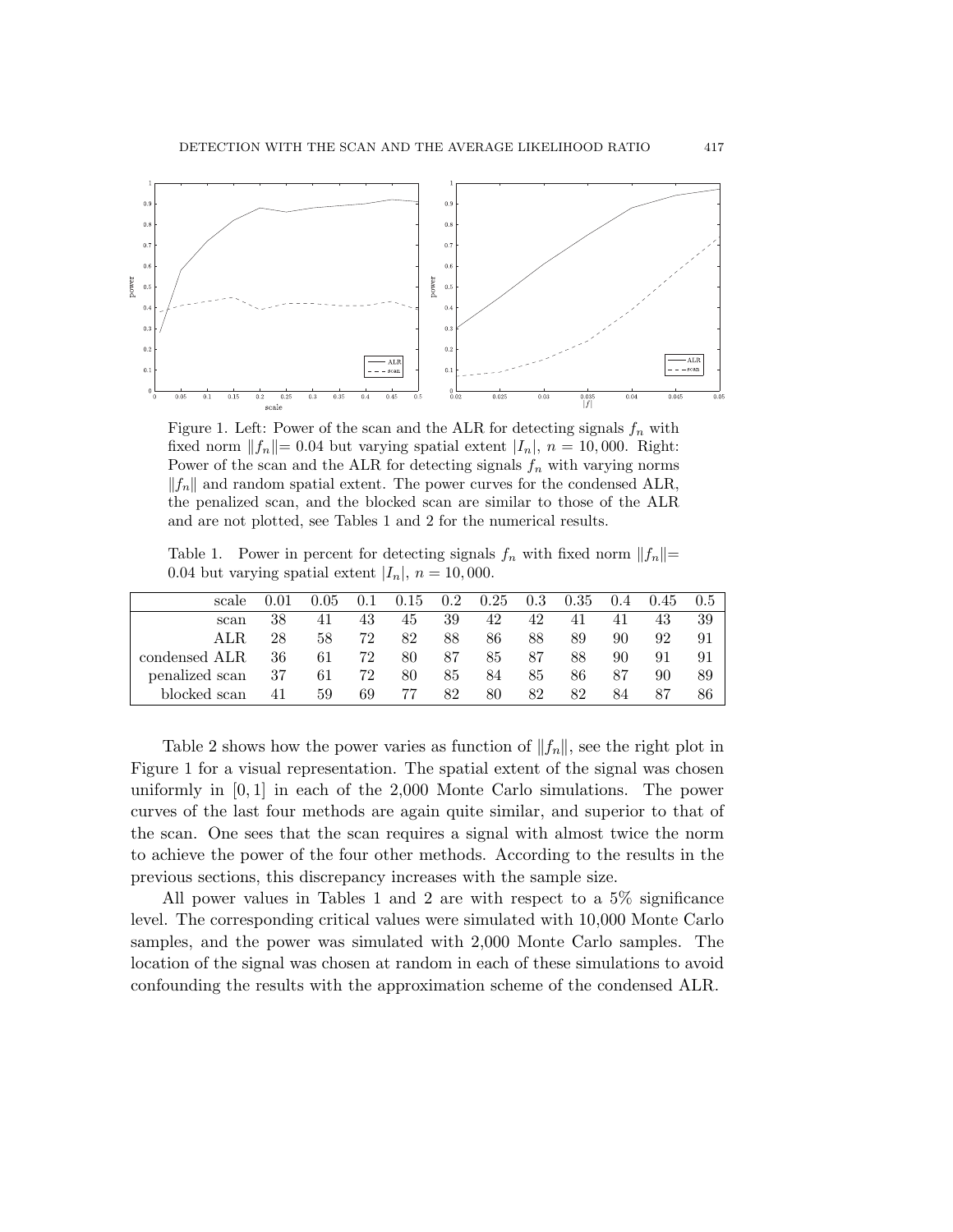| $  f_n   \times 100$ 2 2.5 3 3.5 |    |    |      |       |       | 4 4.5 |     |
|----------------------------------|----|----|------|-------|-------|-------|-----|
| scan                             |    | 9  | 15   |       | 24 39 | .57   | 74  |
| ALR.                             | 30 | 45 |      | 61 75 | 88.   | 94    | 97  |
| condensed ALR 30 44              |    |    | 60 — | 75    | -87   | 94    | -97 |
| $penalized scan$ 26 40 57        |    |    |      | -74   | 85    | 93    | -97 |
| blocked scan-                    | 24 | 35 | 51   | 69    | 82    | 92    |     |

Table 2. Power in percent for detecting signals  $f_n$  with varying norms  $||f_n||$ and random spatial extent,  $n = 10,000$ .

#### **6. Conclusion**

The scan is optimal only for detecting signals on the smallest scales. The ALR has a superior overall performance and is optimal for detecting signals on all scales except on the smallest ones, but the loss of power there appears to be modest. Moreover, by averaging the likelihood ratios over a particular subset of intervals rather than over all intervals, the resulting condensed ALR is simultaneously optimal for all scales and also allows for efficient computation. In contrast, improved versions of the scan, such as the penalized scan and the blocked scan, appear to require the use of scale-dependent critical values, and thus it appears that statistical optimality and computational efficiency have to be addressed separately for the scan.

The results of this paper are developed in the Gaussian white noise model since it is known that the conceptual results in that model are applicable and relevant for a wide range of related problems. We note that the concrete implementation of the results derived in the Gaussian white noise model requires additional work that depends on the concrete problem at hand. For example, in the univariate regression setting, [Rohde](#page-19-13) ([2008](#page-19-13)) employs local signed rank tests to transform non-Gaussian data into statistics with sub-gaussian tails, and [Cai,](#page-18-7) [Jeng, and Li](#page-18-7) ([2011](#page-18-7)) employ a local median transformation for the same purpose. To see why such an additional step is required, note that the null distribution of both the scan and the ALR, as well as the form of the penalty term for the penalized scan, depend sensitively on the tails of the error distribution, and hence on the assumption of Gaussianity. The above papers show rigorously that the Gaussian white noise model is applicable after a local signed rank or a local median transformation, assuming only e.g. symmetry of the error distribution. These arguments are technically sophisticated and thus the transformation step constitutes a piece of methodological work by itself. It is thus helpful to separate the conceptual issues involving the scan and the ALR from the particular implementation and to present an unencumbered exposition in the Gaussian white noise model. In particular, the heuristics developed in this model give guidance how the corresponding problems might be addressed in related detection problems,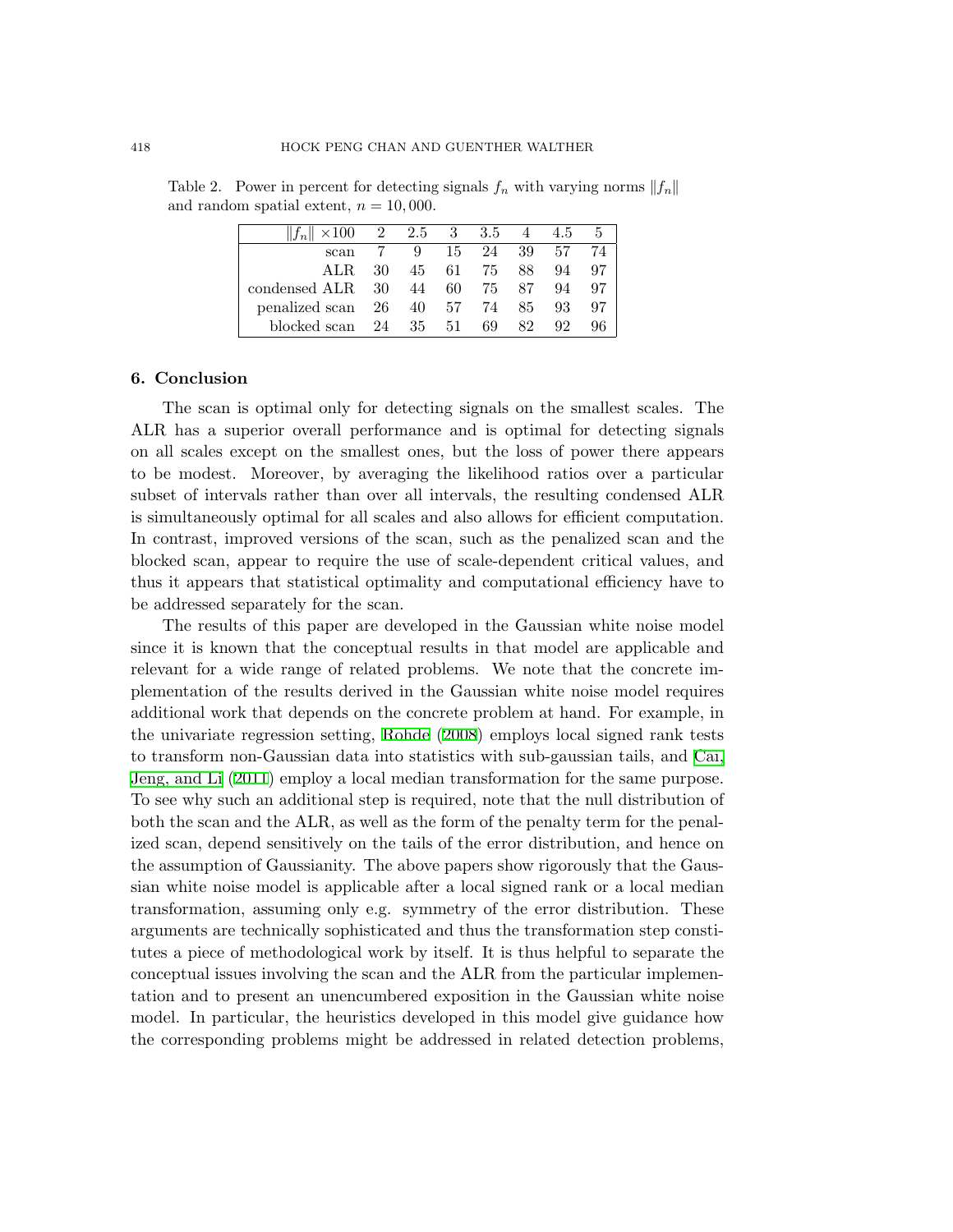such as the detection of clusters in models involving densities and intensities, as well as the important case of detecting multivariate signals. For example, in a regression type setting with irregularly spaced or multivariate data, the proportion of observations falling into the set *I* would take the place of the size *|I|* used above. Section 3 shows how to construct an approximating set that, on the one hand, results in computational efficiency and, on the other, provides the right 'weighting' of the various sizes of intervals in the condensed ALR to achieve statistical optimality. This idea can presumably be mimicked in a multivariate situation, where the construction would then depend on the entropy of the class of scanning windows. The implementation of this idea in the multivariate context is an interesting problem for future research. Another open problem is a theoretical result on the precision with which the scan and the ALR allow one to localize a signal once it is detected.

## **7. Proofs**

Note that  $f_n(x) = \mu_n \mathbf{1}_{I_n}(x)$  implies for any interval  $I \in \mathcal{J}_n$ :

<span id="page-10-0"></span>
$$
\mathbf{Y}_n(I) = \mathbf{Z}_n(I) + sign(\mu_n) \sqrt{n} |\mu_n| \frac{|I \cap I_n|}{\sqrt{|I|}}.
$$
\n(7.1)

We use the following consequence of a result of Dümbgen and Spokoiny [\(2001](#page-18-5)).

**Lemma 1.** Let  $\ell \in (0,1)$  and  $J \in \mathcal{J}_n$ , where *J* does not depend on  $\mathbf{Z}_n$ . Then

$$
\max_{I \in \mathcal{J}_n : I \subset J, |I| \ge \ell} |\mathbf{Z}_n(I)| \le \frac{d}{L} + \sqrt{2 \log \frac{e|J|}{\ell}}
$$

*for a universal random variable L which is finite almost surely.*

**Proof of Lemma 1.** Writing *W* for Brownian motion and *j*, *k* for integer indices:

<span id="page-10-1"></span>
$$
\max_{\substack{I \in \mathcal{J}_n : I \subset J \\ |I| \ge \ell}} \left( |\mathbf{Z}_n(I)| - \sqrt{2 \log \frac{e|J|}{|I|}} \right)
$$
\n
$$
\stackrel{d}{=} \max_{\substack{0 \le j < k \le n |J| \\ k - j \ge n\ell}} \left( \frac{|W(k) - W(j)|}{\sqrt{k - j}} - \sqrt{2 \log \frac{e|J|n}{k - j}} \right)
$$
\n
$$
\le \sup_{\substack{s, t \in \mathbf{R}: \\ 0 \le s < t \le n |J|}} \left( \frac{|W(t) - W(s)|}{\sqrt{t - s}} - \sqrt{2 \log \frac{e|J|n}{t - s}} \right)
$$
\n
$$
\stackrel{d}{=} \sup_{0 \le s < t \le 1} \left( \frac{|W(t) - W(s)|}{\sqrt{t - s}} - \sqrt{2 \log \frac{e}{t - s}} \right) =: L \tag{7.2}
$$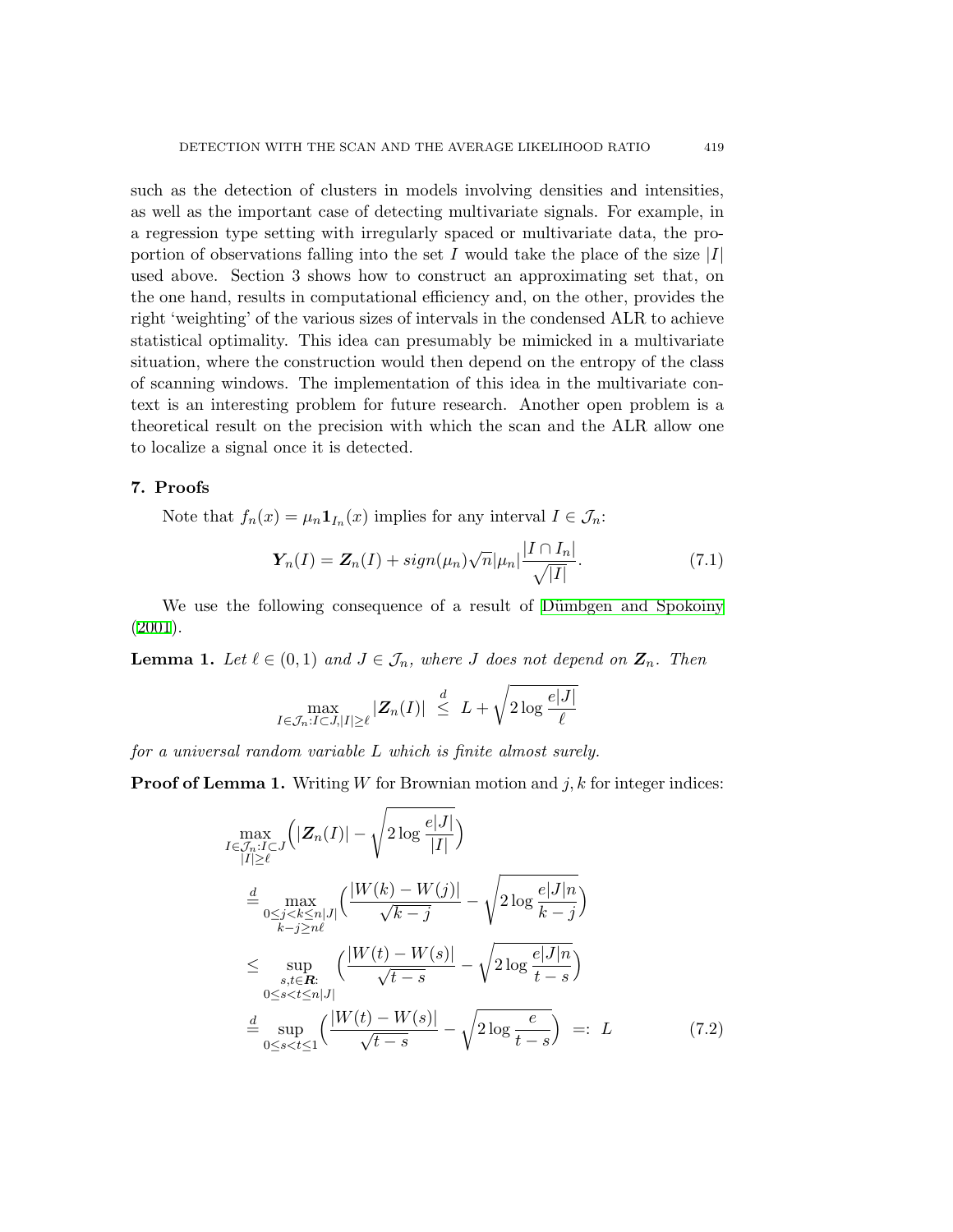by Brownian scaling. Thus the random variable *L* defined above is universally applicable for all  $n, \ell$ , and *J*. Importantly, *L* is finite almost surely, see Sec. 6.1 in Dümbgen and Spokoiny [\(2001](#page-18-5)).

**Proof of Theorem 1.** As for part 1, ([7.1](#page-10-0)) implies  $M_n \ge |Y_n(I_n)| \ge -|Z_n(I_n)| +$  $\frac{1}{2 \log n} + \epsilon_n \sqrt{\log n}$ . Since  $\mathbb{Z}_n(I_n) \sim N(0, 1)$  and  $\epsilon_n \sqrt{\log n} \to \infty$ , the claim follows from  $\kappa_n = \sqrt{2 \log n} + O(1)$ , see [\(7.3](#page-12-0)).

For the proof of part 2, set  $b_n := \epsilon_n \sqrt{\log n} \to \infty$  and consider first the collection of intervals  $\mathcal{J}_{n,1} := \left\{ I \in \mathcal{J}_n : I \cap I_n \neq \emptyset \text{ and } |I_n|/b_n \leq |I| \leq b_n |I_n| \right\}.$ So  $I \in \mathcal{J}_{n,1}$  implies  $I \subset ((j_n - \lfloor b_n n |I_n| \rfloor)/n, (k_n + \lfloor b_n n |I_n| \rfloor)/n \rceil \cap (0,1]$  and thus Lemma 1 gives

$$
\max_{I \in \mathcal{J}_{n,1}} |\mathbf{Z}_n(I)| \leq L + \sqrt{2 \log \frac{e(1+2b_n)|I_n|}{|I_n|/b_n}} \leq L + 2\sqrt{\log(3b_n)}.
$$

Together with ([7.1\)](#page-10-0) and  $|I \cap I_n| \leq \sqrt{|I||I_n|}$ , this yields

$$
\mathbb{P}_{f_n}\Big(\max_{I \in \mathcal{J}_{n,1}} |\mathbf{Y}_n(I)| > \kappa_n\Big) \le \mathbb{P}\Big(\max_{I \in \mathcal{J}_{n,1}} |\mathbf{Z}_n(I)| + \sqrt{2\log n} - b_n > \kappa_n\Big)
$$
  

$$
\le \mathbb{P}\Big(L > \kappa_n - \sqrt{2\log n} + b_n - 2\sqrt{\log(3b_n)}\Big)
$$
  

$$
\to 0 \quad \text{since } \kappa_n = \sqrt{2\log n} + O(1) \text{ by (7.3)}.
$$

Next, only if  $b_n \le \log^3 n$  do we need to consider  $\mathcal{J}_{n,2} := \{I \in \mathcal{J}_n : I \cap I_n \neq \emptyset\}$ and either  $|I_n|/\log^3 n \leq |I| \leq |I_n|/b_n$  or  $b_n|I_n| < |I| \leq |I_n| \log^3 n$ . Similarly as above,  $I \in \mathcal{J}_{n,2}$  implies that *I* is contained in an interval  $J \in \mathcal{J}_n$  with  $|J| \leq$  $(1 + 2 \log^3 n)|I_n|$ . Thus Lemma 1 yields

$$
\max_{I \in \mathcal{J}_{n,2}} |\mathbf{Z}_n(I)| \leq L + \sqrt{2 \log \frac{e(1+2 \log^3 n)|I_n|}{|I_n|/\log^3 n}} \leq L + 4\sqrt{\log \log n}.
$$

One readily checks that  $I \in \mathcal{J}_{n,2}$  implies  $|I \cap I_n| \leq \sqrt{|I||I_n|/b_n}$ . Thus ([7.1\)](#page-10-0) gives

$$
\mathbb{P}_{f_n}\Big(\max_{I \in \mathcal{J}_{n,2}} |\mathbf{Y}_n(I)| > \kappa_n\Big) \le \mathbb{P}\Big(\max_{I \in \mathcal{J}_{n,2}} |\mathbf{Z}_n(I)| + \frac{\sqrt{2\log n} - b_n}{\sqrt{b_n}} > \kappa_n\Big)
$$
  

$$
\le \mathbb{P}\Big(L > \kappa_n - \frac{\sqrt{2\log n} - b_n}{\sqrt{b_n}} - 4\sqrt{\log\log n}\Big)
$$
  

$$
\to 0 \quad \text{since } \kappa_n = \sqrt{2\log n} + O(1).
$$

Finally, consider  $\mathcal{J}_{n,3} := \left\{ I \in \mathcal{J}_n : I \cap I_n = \emptyset \text{ or } |I| \leq |I_n|/\log^3 n \text{ or } 0 \right\}$  $|I| > |I_n| \log^3 n$ . Since  $I \in \mathcal{J}_{n,3}$  implies  $|I \cap I_n| \leq \sqrt{|I||I_n|/\log^3 n}$ , we get by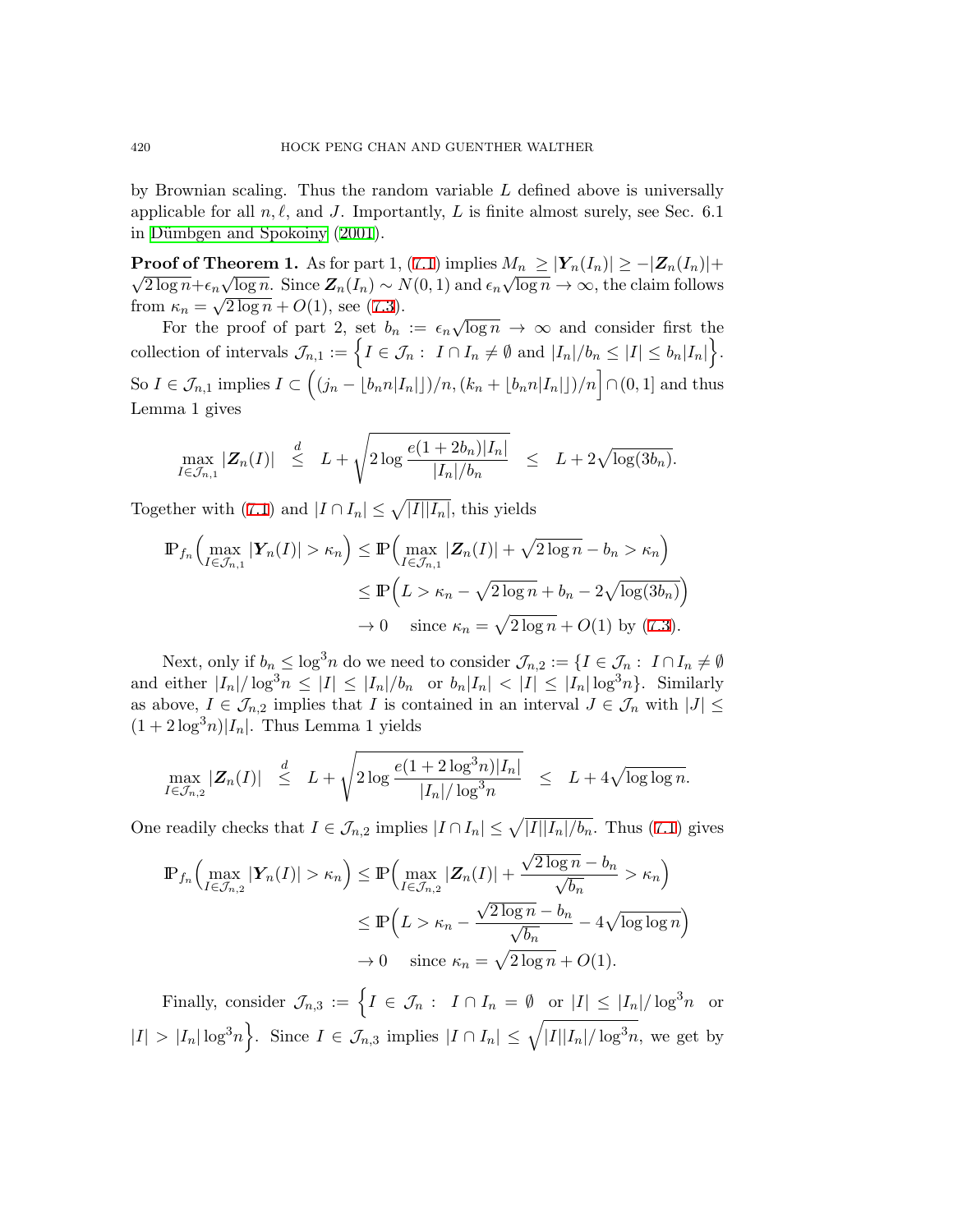$(7.1),$  $(7.1),$ 

$$
\mathbb{P}_{f_n}\Big(\max_{I\in\mathcal{J}_{n,3}}|\boldsymbol{Y}_n(I)|>\kappa_n\Big)\ \leq\ \mathbb{P}\Big(\max_{I\in\mathcal{J}_n}|\boldsymbol{Z}_n(I)|>\kappa_n-\frac{\sqrt{2\log n}-b_n}{\sqrt{\log^3 n}}\Big)\to\alpha,
$$

where the convergence follows from the following.

A sequence  $\{c_n\}$  satisfies  $\lim_n \mathbb{P}\left(\max_{I \in \mathcal{J}_n} |\mathbf{Z}_n(I)| > c_n\right) = \alpha$  if and only if

$$
c_n = \sqrt{2 \log n} + (2 \log n)^{-1/2} \left(\frac{1}{2} \log \log n + C(\alpha)\right) + o\left((\log n)^{-1/2}\right) \tag{7.3}
$$

for a certain constant  $C(\alpha)$ . This follows from Theorem 1.3 in [Kabluchko](#page-19-14) [\(2008](#page-19-14)) or, with some work, from the earlier Theorem 1 in [Siegmund and Venkatraman](#page-19-15) [\(1995](#page-19-15)).

Since  $\mathcal{J}_n = \mathcal{J}_{n,1} \cup \mathcal{J}_{n,2} \cup \mathcal{J}_{n,3}$  the theorem is proved.

**Proof of Theorem 2.** We begin by showing that in the null case of no signal,  $Y_n = Z_n$ , we have

<span id="page-12-1"></span><span id="page-12-0"></span>
$$
A_n = O_p(1). \tag{7.4}
$$

Note that  $A_n$  is an average of correlated random variables that do not possess a finite first moment. In light of the converse to the strong law it is thus not at all obvious that  $(7.4)$  $(7.4)$  holds. For a proof let  $m > 0$  and define the event  $B_{m,n} := \{ |Z_n((j/n, k/n])| \leq C((k-j)/n) + m \text{ for all } 0 \leq j < k \leq n \}, \text{ where }$  $C(\delta) := \sqrt{2 \log e/\delta}$ . Then Markov's inequality gives, for  $\lambda > 0$ ,

$$
\mathbb{P}_{0}(A_{n} > \lambda) \leq \frac{1}{\lambda n^{2}} \sum_{j=0}^{n-1} \sum_{k=j+1}^{n} \mathbb{E} \Big[ \exp \Big( \frac{(\mathbb{Z}_{n}((j/n, k/n]))^{2}}{2} \Big) \mathbb{1}(\mathcal{B}_{m,n}) \Big] + \mathbb{P}(\mathcal{B}_{m,n}^{c})
$$
  
\n
$$
\leq \frac{1}{\lambda n^{2}} \sum_{j=0}^{n-1} \sum_{k=j+1}^{n} \int_{-C(\frac{k-j}{n})+m}^{C(\frac{k-j}{n})+m} e^{z^{2}/2} \frac{1}{\sqrt{2\pi}} e^{-z^{2}/2} dz + \mathbb{P}(\mathcal{B}_{m,n}^{c})
$$
  
\n
$$
\leq \frac{1}{\lambda n^{2}} \sum_{j=0}^{n-1} \sum_{k=j+1}^{n} \Big( \sqrt{2 \log \frac{en}{k-j}} + m \Big) + \mathbb{P}(\mathcal{B}_{m,n}^{c})
$$
  
\n
$$
\leq \frac{1}{\lambda} \Big( \frac{1}{n} \sum_{j=0}^{n-1} \int_{0}^{1} \sqrt{2 \log \frac{e}{u}} du + m \Big) + \mathbb{P}(\mathcal{B}_{m,n}^{c})
$$
  
\n
$$
\leq \frac{4+m}{\lambda} + \mathbb{P}(L > m)
$$

by ([7.2\)](#page-10-1). This sum can be made arbitrarily small by choosing  $m$  and  $\lambda$  appropriately, proving ([7.4](#page-12-1)).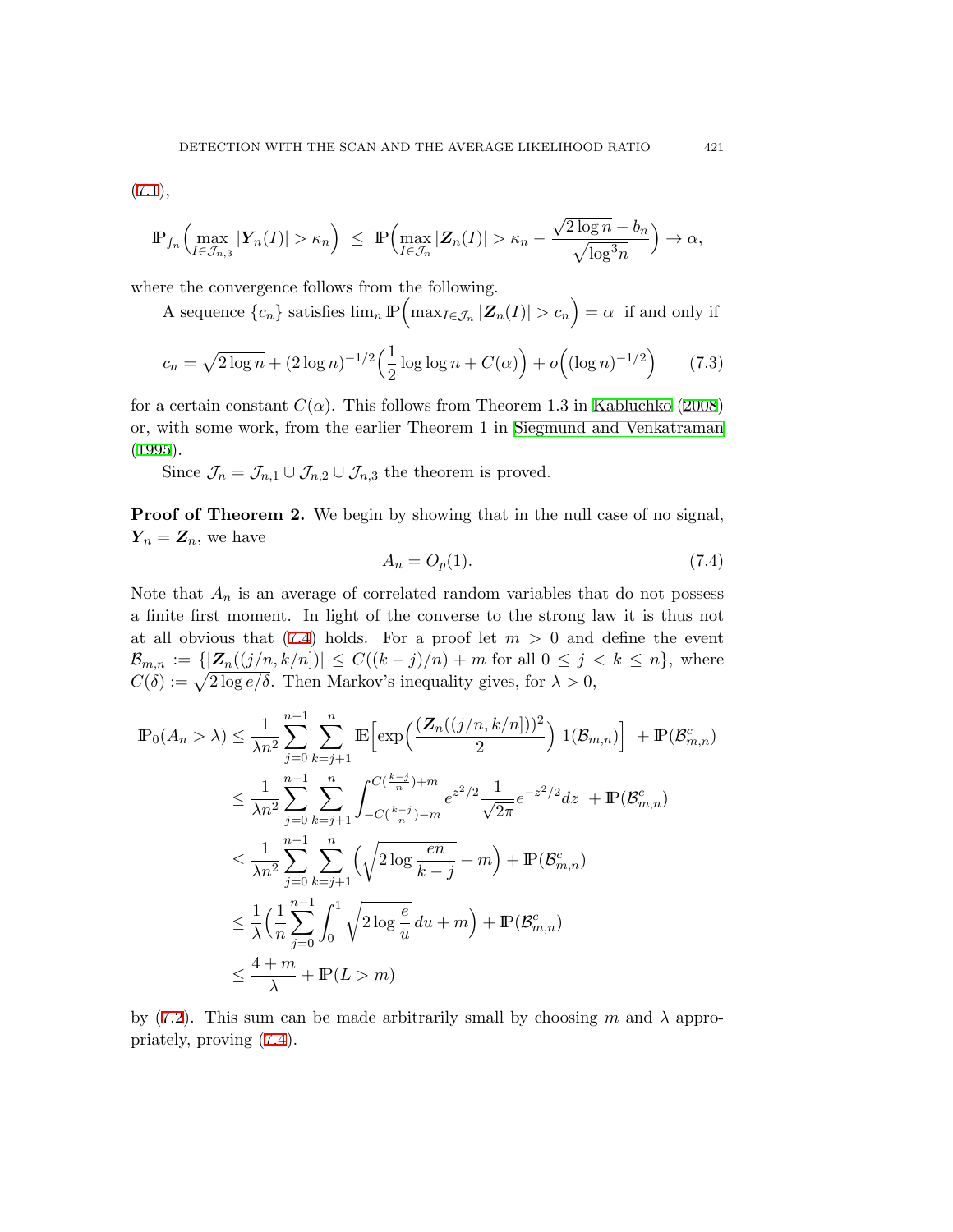To prove parts 1 and 3 together we consider  $f_n$  with arbitrary spatial extent and  $|\mu_n|\sqrt{|I_n|} \ge (\sqrt{4 \log 1/|I_n|} + b_n)/\sqrt{n}$  with  $b_n \to \infty$ . Set  $\epsilon_n :=$  $\min(1, b_n(\log e/|I_n|)^{-1/2})$  and  $\mathcal{J}(I_n) := \{I \in \mathcal{J}_n : I \subset I_n \text{ and } |I| \geq |I_n|(1-\epsilon_n/2)\}.$ Then  $\#\mathcal{J}(I_n) \geq \lceil \epsilon_n n |I_n|/4 \rceil^2$  since each of the  $\lceil \epsilon_n n |I_n|/4 \rceil$  smallest (largest) design points in  $cl(I_n)$  may serve as a left (right) endpoint for some  $I \in \mathcal{J}(I_n)$ . Lemma 1 gives

$$
\max_{I \in \mathcal{J}(I_n)} |\mathbf{Z}_n(I)| \leq L + \sqrt{2 \log \frac{e}{1 - \epsilon_n/2}} \leq L + 2.
$$

 $\frac{|I \cap I_n|}{\sqrt{|I|}$ *|I||In|*  $=\sqrt{\frac{|I|}{|I_n|}} \ge \sqrt{1-\frac{\epsilon_n}{2}}$  and [\(7.1](#page-10-0)) we get

$$
\min_{I \in \mathcal{J}(I_n)} |\mathbf{Y}_n(I)| \geq \left(\sqrt{4 \log \frac{1}{|I_n|}} + b_n\right) \sqrt{1 - \frac{\epsilon_n}{2}} - L - 2
$$

$$
\geq \sqrt{4 \log \frac{1}{|I_n|} + \frac{b_n}{9} - L - 2},
$$

since  $(x + y)\sqrt{1 - \min(1, y)/2} \ge x + y/9$  for  $x \in [0, 2], y > 0$ . Thus, writing  $R_n := (b_n/9) - L - 2,$ 

$$
A_n \geq \frac{\#\mathcal{J}(I_n)}{n^2} \min_{I \in \mathcal{J}(I_n)} \exp\left(\frac{(\mathbf{Y}_n(I))^2}{2}\right)
$$
  
\n
$$
\geq \frac{\epsilon_n^2 |I_n|^2}{4^2} \exp\left\{2 \log \frac{1}{|I_n|} + R_n \left(\frac{R_n}{2} + \sqrt{4 \log \frac{1}{|I_n|}}\right)\right\}
$$
  
\n
$$
= \frac{\epsilon_n^2}{4^2} \exp\left\{R_n \left(\frac{R_n}{2} + \sqrt{4 \log \frac{1}{|I_n|}}\right)\right\}
$$
  
\n
$$
\geq \frac{\epsilon_n^2}{4^2} \left(\log \frac{e}{|I_n|}\right) \exp\left(\frac{R_n^2}{2}\right) \mathbf{1}(R_n \geq 1)
$$
  
\n
$$
\stackrel{a.s.}{\to} \infty \text{ since } R_n \stackrel{a.s.}{\to} \infty \text{ and } \epsilon_n \sqrt{\log \frac{e}{|I_n|}} \geq 1 \text{ eventually.}
$$

The claim follows since  $\tau_n = O(1)$  by ([7.4](#page-12-1)).

For the proof of part 2 we partition  $\mathcal{J}_n$  into  $\mathcal{J}_{n,1} := \{I \in \mathcal{J}_n : I \cap I_n \neq \emptyset\}$ and  $|I_n|/(\log^4 1/|I_n|) \leq |I| \leq |I_n| \log^4 1/|I_n|$  and  $\mathcal{J}_{n,2} := \mathcal{J}_n \cap \mathcal{J}_{n,1}^c$ . We show for  $\mathcal{J} = \mathcal{J}_{n,1}, \mathcal{J}_{n,2}$  that

<span id="page-13-0"></span>
$$
\frac{1}{n^2} \sum_{I \in \mathcal{J}} \left| \exp\left(\frac{(\boldsymbol{Y}_n(I))^2}{2}\right) - \exp\left(\frac{(\boldsymbol{Z}_n(I))^2}{2}\right) \right| \overset{P}{\to} 0. \tag{7.5}
$$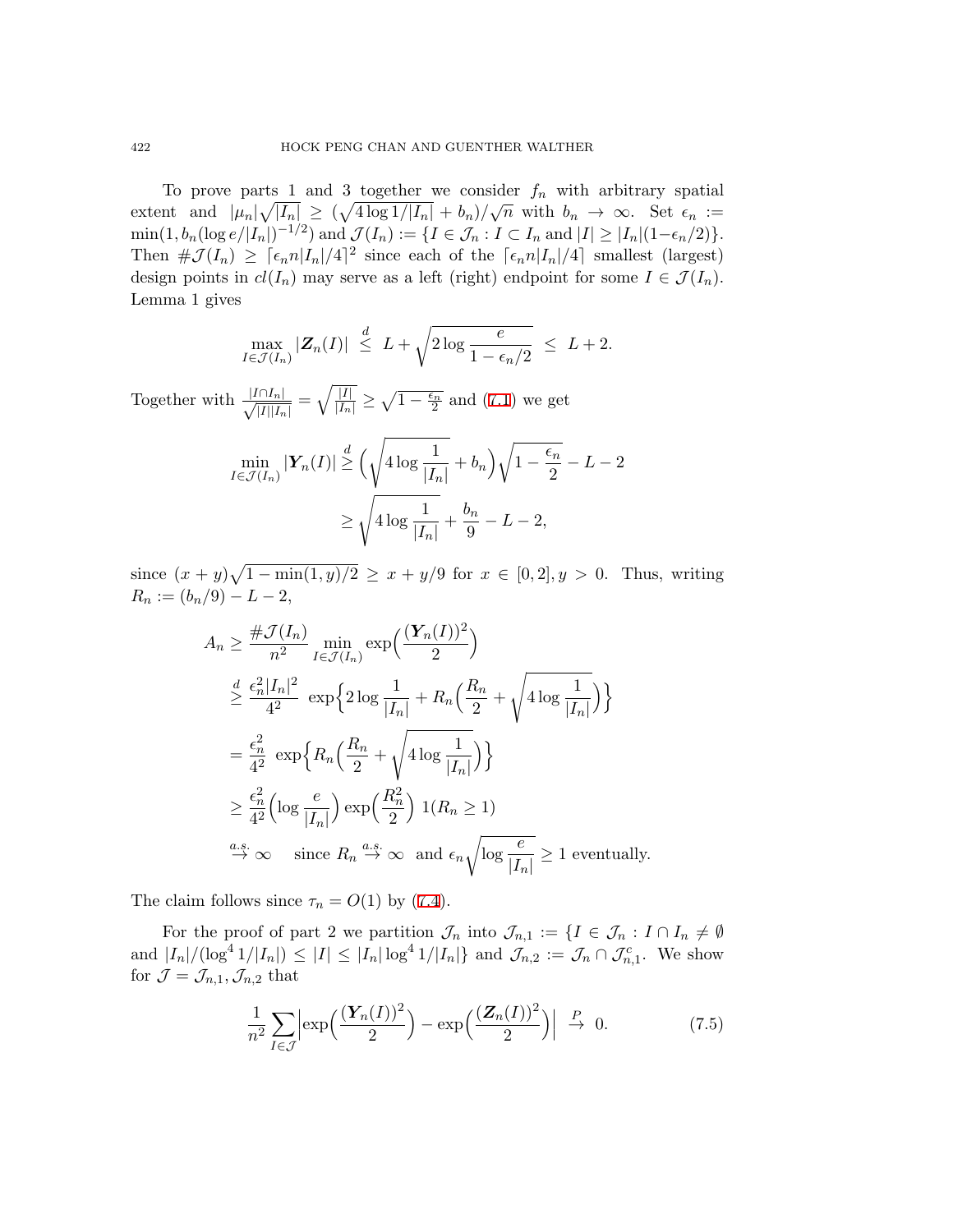Since it can be shown that in the null case  $f_n \equiv 0$ , the ALR  $A_n$  converges weakly to a continuous limit, the claim of part 2 follows from ([7.5\)](#page-13-0).

To prove ([7.5\)](#page-13-0) for  $\mathcal{J} = \mathcal{J}_{n,1}$  we follow the proof of part 2 of Theorem 1 (set  $b_n := \log^4 1/|I_n|$  there) and conclude  $\max_{I \in \mathcal{J}_{n,1}} |\mathbf{Z}_n(I)| \leq L + 2\sqrt{\log(3\log^4 1/|I_n|)}$ . Hence for a fixed constant  $\lambda$  which is specified below we obtain

$$
\mathbb{P}\Big(\mathcal{A}_n \ := \ \Big\{\max_{I\in\mathcal{J}_{n,1}}|\boldsymbol{Z}_n(I)|\leq \lambda \sqrt{\log \frac{1}{|I_n|}}\Big\}\Big) \ \to \ 1.
$$

That proof also shows that every  $I \in \mathcal{J}_{n,1}$  is contained in a certain interval of length  $(1 + 2\log^4 1/|I_n|)|I_n|$ , thus  $\#\mathcal{J}_{n,1} \leq ((1 + 2\log^4 1/|I_n|)n|I_n|)^2$ . On the event  $\mathcal{A}_n$  we have, by [\(7.1](#page-10-0)),

$$
\frac{1}{n^2} \sum_{I \in \mathcal{J}_{n,1}} \left| \exp\left(\frac{(\boldsymbol{Y}_n(I))^2}{2}\right) - \exp\left(\frac{(\boldsymbol{Z}_n(I))^2}{2}\right) \right|
$$
\n
$$
\leq \frac{\#\mathcal{J}_{n,1}}{n^2} \cdot 2 \cdot \exp\left(\max_{I \in \mathcal{J}_{n,1}} \frac{(\boldsymbol{Z}_n(I))^2}{2} + \frac{n|\mu_n|^2|I_n|}{2} + \max_{I \in \mathcal{J}_{n,1}} |\boldsymbol{Z}_n(I)|\sqrt{n|I_n|}|\mu_n|\right)
$$
\n
$$
\leq 18 \left(\log 1/|I_n|\right)^8 |I_n|^2 \cdot \exp\left(\frac{\lambda^2 \log 1/|I_n|}{2} + \frac{K^2}{2} \log \frac{1}{|I_n|} + \lambda K \log \frac{1}{|I_n|}\right)
$$
\n
$$
= 18 \left(\log \frac{1}{|I_n|}\right)^8 |I_n|^{2 - \frac{K^2}{2} - \frac{\lambda^2}{2} - \lambda K}.
$$

Since  $K^2/2 < 2$  we can choose  $\lambda = \lambda(K) > 0$  such that the above expression goes to 0 as  $|I_n| \to 0$ , proving ([7.5\)](#page-13-0) for  $\mathcal{J} = \mathcal{J}_{n,1}$ .

To prove ([7.5\)](#page-13-0) for  $\mathcal{J} = \mathcal{J}_{n,2}$ , we proceed similarly as in the proof of ([7.4](#page-12-1)) and employ the event  $\mathcal{B}_{m,n}$  defined there. Then for  $\lambda, m > 0$ , Markov's inequality gives

$$
\mathbb{P}_{f_n}\Big(\frac{1}{n^2}\sum_{I\in\mathcal{J}_{n,2}}\Big|\exp\Big(\frac{(\boldsymbol{Y}_n(I))^2}{2}\Big)-\exp\Big(\frac{(\boldsymbol{Z}_n(I))^2}{2}\Big)\Big| > \lambda\Big)
$$
  

$$
\leq \frac{1}{\lambda n^2}\sum_{I\in\mathcal{J}_{n,2}}\mathbb{E}_{f_n}\Big(\Big|\exp\Big(\frac{(\boldsymbol{Y}_n(I))^2}{2}\Big)-\exp\Big(\frac{(\boldsymbol{Z}_n(I))^2}{2}\Big)\Big|1(\mathcal{B}_{m,n})\Big)+\mathbb{P}(\mathcal{B}_{m,n}^c).
$$

Since [\(7.2](#page-10-1)) gives  $\mathbb{P}(\mathcal{B}_{m,n}^c) \leq \mathbb{P}(L > m) \to 0$  as  $m \to \infty$ , it is enough to show that for any fixed *m* the above expectation converges to 0 as  $n \to \infty$ , uniformly in  $I \in \mathcal{J}_{n,2}$ . Using  $\mathbf{Z}_n(I) \sim N(0,1)$  and writing  $\delta_I := \sqrt{n} |\mu_n|(|I \cap I_n|/\sqrt{|I|})$  and  $C(|I|) := \sqrt{2 \log e / |I|}$ , we get with ([7.1\)](#page-10-0),

<span id="page-14-0"></span>
$$
\mathbb{E}_{f_n}\Big(\Bigl|\exp\Bigl(\frac{(\boldsymbol{Y}_n(I))^2}{2}\Bigr)-\exp\Bigl(\frac{(\boldsymbol{Z}_n(I))^2}{2}\Bigr)\Bigr|1(\mathcal{B}_{m,n})\Bigr)
$$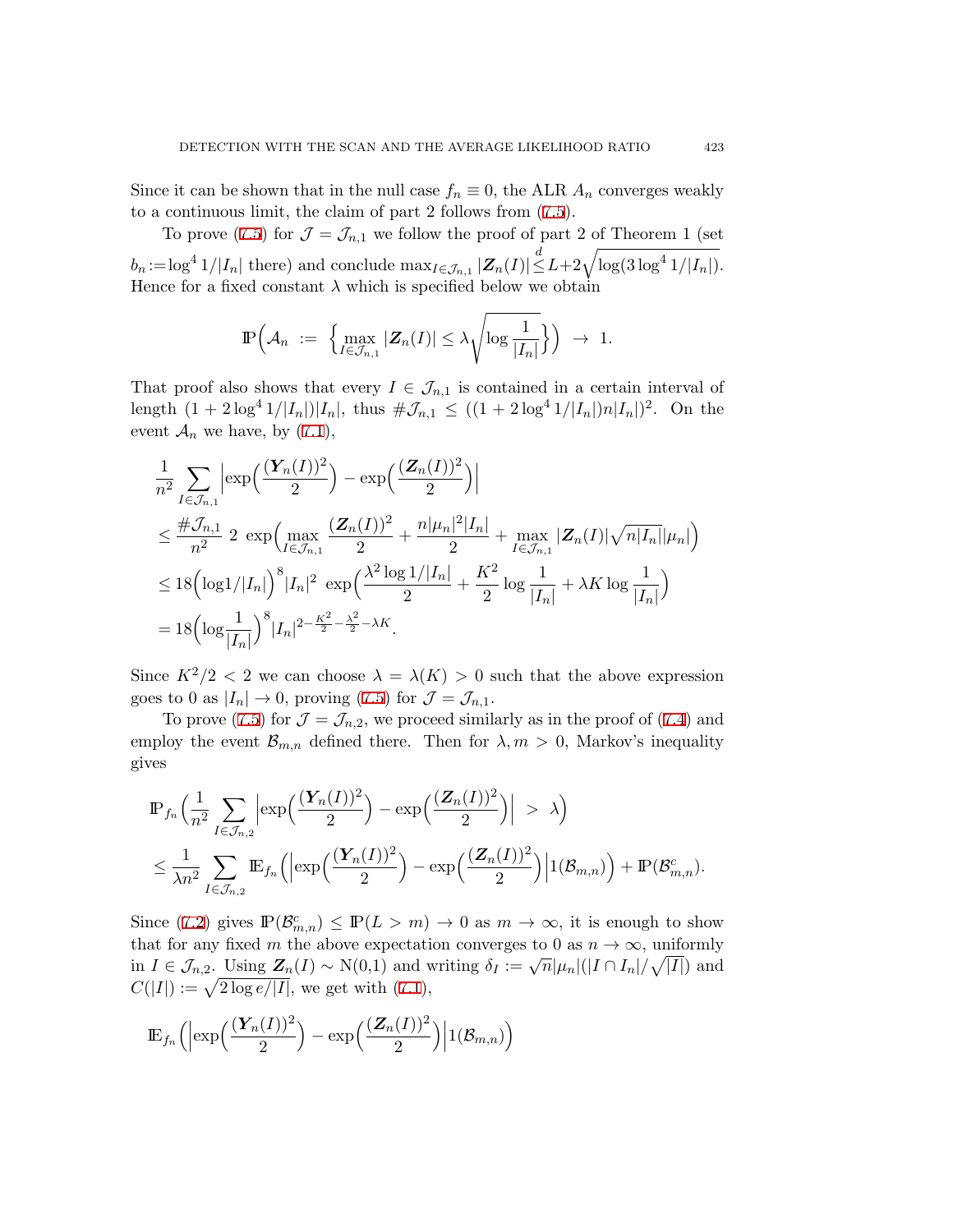$$
\leq \frac{1}{\sqrt{2\pi}} \int_{-C(|I|)-m}^{C(|I|)+m} \left| \exp(z\delta_I + \frac{\delta_I^2}{2}) - 1 \right| dz
$$
  

$$
\leq \sqrt{\frac{2}{\pi}} \exp\left(\delta_I(C(|I|)+m) + \frac{\delta_I^2}{2}\right) \left(\delta_I(C(|I|)+m)^2 + \frac{\delta_I^2(C(|I|)+m)}{2}\right) \quad (7.6)
$$

by bounding the function  $z \mapsto \exp(z\delta + \delta^2/2) - 1$  above and below by the Mean Value Theorem. Next we show that, as  $n \to \infty$ ,

<span id="page-15-0"></span>
$$
\delta_I \to 0
$$
 and  $\delta_I C^2(|I|) \to 0$  uniformly in  $I \in \mathcal{J}_{n,2}$ . (7.7)

This conclusion then also holds for the expression in ([7.6\)](#page-14-0), and [\(7.5](#page-13-0)) follows.

To prove [\(7.7](#page-15-0)), note that  $\delta_I = K \sqrt{\log 1/|I_n|} |I \cap I_n| / \sqrt{|I||I_n|}$ . If  $I \cap I_n = \emptyset$ , then  $\delta_I = 0$ . If  $|I| < |I_n|/\log^4 1/|I_n|$ , then the bound  $|I \cap I_n| \leq |I|$  yields  $\delta_I \leq K(\log 1/|I_n|)^{-3/2}$ , while the monotonicity of the function  $x \mapsto \sqrt{x} \log e/x$ for  $x \in (0, e^{-1})$  gives

$$
\delta_I C^2(|I|) \le 2K \sqrt{\log \frac{1}{|I_n|}} \sqrt{\frac{|I|}{|I_n|}} \log \frac{e}{|I|}
$$
  

$$
\le 2K \left( \log \frac{1}{|I_n|} \right)^{-3/2} \log \frac{e \log^4 1/|I_n|}{|I_n|}
$$
  

$$
\le 6K \left( \log \frac{1}{|I_n|} \right)^{-1/2}
$$

if *n* is large enough so that  $|I_n| / \log^4 1 / |I_n| \le e^{-1}$ .

If  $|I| > |I_n| \log^4 1/|I_n|$ , then the bound  $|I \cap I_n| \leq |I_n|$  yields again  $\delta_I \leq$ *K*(log  $1/|I_n|$ )<sup>-3/2</sup>, while

$$
\delta_I C^2(|I|) \le 2K (\log \frac{1}{|I_n|})^{-3/2} \log \frac{e}{|I|} \le 2K (\log \frac{1}{|I_n|})^{-1/2}.
$$

**Proof of Theorem 3.** Before proceeding to the proof, we sketch an explanation for the choice of the grid spacing  $d_{\ell}$ . For given  $I_n$ , let  $\ell$  be such that the intervals in  $\mathcal{I}_{app}(\ell)$  have length about  $|I_n|$ . Thus  $m_{\ell} \sim n|I_n|$ , i.e.  $\ell \approx \log_2 e/|I_n|$ . An interval *I* results in a significant likelihood ratio provided its endpoints lie in a  $(\epsilon_n/2)|I_n|$ neighborhood of the endpoints of  $I_n$ , where  $\epsilon_n := \min(1, b_n (\log e/|I_n|)^{-1/2})$ . Thus the number of significant intervals in  $\mathcal{I}_{app}(\ell)$  is  $\sim (\epsilon_n |I_n| n/d_\ell)^2$ . Under ([2.1](#page-3-0)) the size of the corresponding likelihood ratios is  $\gg (\log_2 e/|I_n|)^p/|I_n|$  for arbitrary  $p > 0$ . Thus optimality of  $A_{n,cond}$  obtains if the number of significant intervals in  $\mathcal{I}_{app}(\ell)$  is at least  $\#\mathcal{I}_{app}|I_n|/(\log_2 e/|I_n|)^p$  for some fixed  $p > 0$ , and even if the number is smaller by some factor  $\epsilon_n^k$ , since  $\epsilon_n \sqrt{\log_2 e/|I_n|} \geq 1$ . Solving this inequality for  $d_{\ell}$  yields  $d_{\ell} \leq \sqrt{n^2 |I_n| \ell^p / \# \mathcal{I}_{app}}$ . Requiring  $\# \mathcal{I}_{app} \sim n (\log n)^q$  for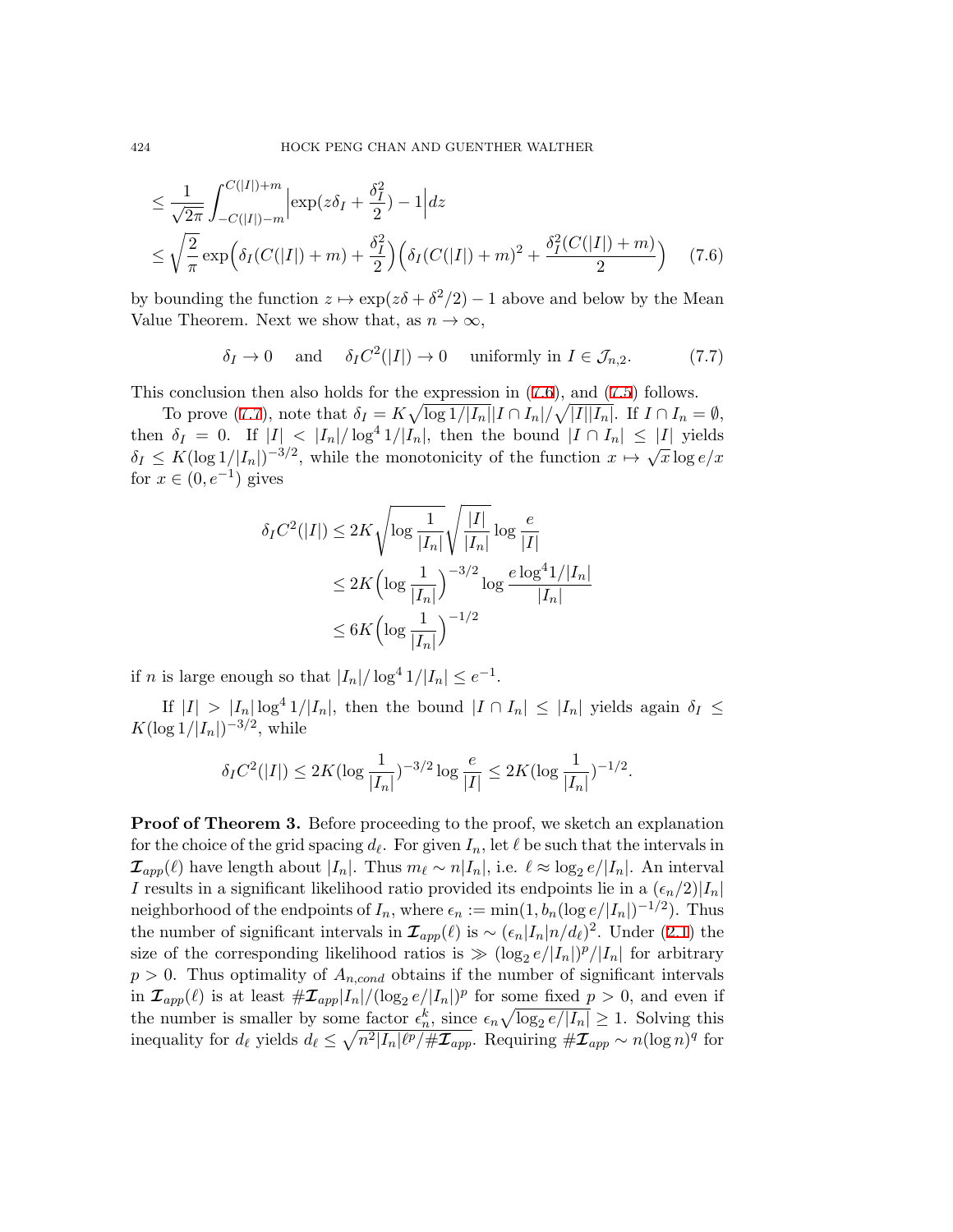some  $q > 0$  for computational efficiency suggests the choice  $d_{\ell} \sim \sqrt{m_{\ell} \ell^{p} (\log n)^{-q}}$ . Computing  $\#\mathcal{I}_{app}$  shows that this choice of  $d_{\ell}$  is indeed consistent with  $\#\mathcal{I}_{app}$  ~  $n(\log n)^q$  provided  $p > 1$ . Further, it will be seen that  $A_{n,cond} = O_p(1)$  under the null hypothesis requires  $\sum_{\ell} \ell^{1/2-p} < \infty$ , i.e.  $p > 3/2$ . Finally, optimal detection for very small intervals  $I_n$  requires that their endpoints are approximated exactly, i.e. it is necessary to have  $d_{\ell} = 1$  for large  $\ell$ . Thus we need an appropriate combination of a small  $p > 3/2$  and a large *q*. Since the required large *q* results in a noticeably worse computation time, we prefer to stick to a  $O(n \log^2 n)$  algorithm by setting  $p = 8/5$ ,  $q = 2$ , and by explicitly considering all small intervals containing up to log *n* design points in lieu of choosing a larger *q*.

We now prove the theorem, starting with the claim about the computational complexity. Since  $\mathcal{I}_{app}(\ell)$  allows only every  $d_{\ell}$ th design point as a potential endpoint for an interval, there are at most  $\lceil n/d_\ell \rceil$  left endpoints. For each left endpoint there are at most  $[2m_{\ell}/d_{\ell}]$  right endpoints since each interval contains not more than 2*m<sup>ℓ</sup>* design points. Thus

$$
\#\mathcal{I}_{app}(\ell) \le \left\lceil \frac{n}{d_{\ell}} \right\rceil \left\lceil \frac{2m_{\ell}}{d_{\ell}} \right\rceil \le 3 \frac{n \log^2 n}{\ell^{8/5}} \quad \text{and} \tag{7.8}
$$

<span id="page-16-0"></span>
$$
\#\mathcal{I}_{small} \le n \log n \qquad \text{since } m_{\ell_{\text{max}}} \le \log n. \text{ Hence} \tag{7.9}
$$

$$
\#\mathcal{I}_{app} \le \sum_{\ell=1}^{\ell_{\text{max}}} 3 \frac{n \log^2 n}{\ell^{8/5}} + n \log n \le 9n \log^2 n. \tag{7.10}
$$

 $\exp((Y_n(I))^2/2)$  can be evaluated in a constant number of steps after an initial one-time computation of the cumulative sum vector of  $(Y_i, 1 \le i \le n)$ . Since that computation has complexity  $O(n)$ , the overall computational complexity of computing  $A_{n,cond}$  is dominated by the cardinality of  $\mathcal{I}_{app}$  and hence is  $O(n \log^2 n)$ .

Next we show that for  $f_n \equiv 0$ :

<span id="page-16-2"></span><span id="page-16-1"></span>
$$
A_{n,cond} = O_p(1) \quad \text{as } n \to \infty. \tag{7.11}
$$

Proceeding as in the proof of [\(7.4](#page-12-1)) it is enough to show that

$$
\left(\frac{1}{\#\mathcal{I}_{app}}\right)\sum_{I\in\mathcal{I}_{app}}\sqrt{2\log\left(\frac{1}{|I|}\right)} = O(1). \tag{7.12}
$$

Since  $I \in \mathcal{I}_{app}(\ell)$  implies  $|I| > m_{\ell}/n = 2^{-\ell}$ , we obtain with ([7.8\)](#page-16-0) and ([7.9\)](#page-16-0),

$$
\sum_{I \in \mathcal{I}_{app}} \sqrt{2 \log \frac{1}{|I|}} \leq \sum_{\ell=1}^{\ell_{\max}} \#\mathcal{I}_{app}(\ell) \sqrt{2\ell} + n(\log n) \sqrt{2 \log n}
$$

$$
\leq 5n \log^2 n \sum_{\ell=1}^{\infty} \frac{\ell^{1/2}}{\ell^{8/5}} + n(\log n)^2 \leq 56n \log^2 n.
$$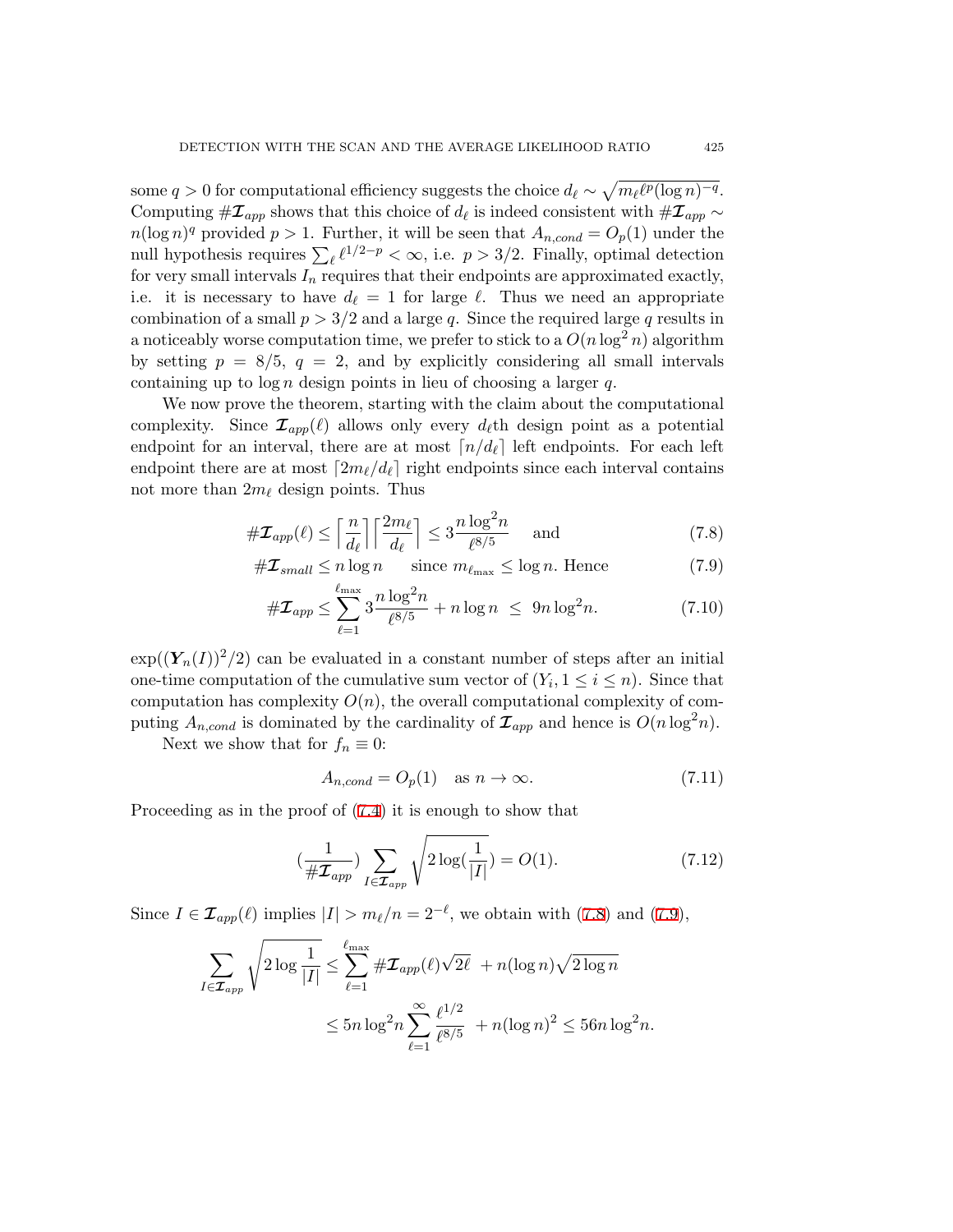On the other hand,  $\#\mathcal{I}_{app} \geq \#\mathcal{I}_{app}(2) \geq (1/10)n(\log n)^2$  by considerations similar to those establishing  $(7.8)$  $(7.8)$ .  $(7.12)$  $(7.12)$  $(7.12)$  follows.

To establish optimality of  $A_{n,cond}$ , we proceed as in the proof of Theorem 2 and consider  $f_n$  with arbitrary spatial extent and  $|\mu_n|\sqrt{|I_n|} \geq (\sqrt{2 \log 1/|I_n|} +$ *b*<sub>n</sub>)/ $\sqrt{n}$ , where *b*<sub>n</sub>  $\rightarrow \infty$ . As before we define  $\epsilon_n := \min(1, b_n (\log e/|I_n|)^{-1/2})$ and  $\mathcal{J}(I_n) := \{I \in \mathcal{J}_n : I \subset I_n \text{ and } |I| \geq |I_n|(1 - \epsilon_n/2)\}\.$  Intervals  $I \in \mathcal{J}(I_n)$ contribute significant LR statistics to  $A_{n,cond}$ . Since we now require that the endpoints of these intervals fall on a  $d_{\ell}$ - grid, there are now many fewer of these intervals. But this is more than compensated by the small cardinality of  $\mathcal{I}_{app}$ appearing in the divisor of  $A_{n,cond}$ . This fact allows us to detect  $f_n$  with a norm that is smaller than in Theorem 2. In more detail, take the integer  $\ell$  so  $m_{\ell} < n |I_n| (1 - \epsilon_n/4) \leq 2m_{\ell}.$ 

### **Lemma 2.**

$$
If \ell \leq \ell_{\max}, then \frac{\# \left( \mathcal{J}(I_n) \cap \mathcal{I}_{app}(\ell) \right)}{\# \mathcal{I}_{app}} \geq \frac{\epsilon_n^2 |I_n|}{9^3 \left( \log_2 e / |I_n| \right)^{8/5}}.
$$
  
If  $\ell > \ell_{\max}$ , then 
$$
\frac{\# \left( \mathcal{J}(I_n) \cap \mathcal{I}_{small} \right)}{\# \mathcal{I}_{app}} \geq \frac{\epsilon_n^2 |I_n|}{32^2 \left( \log_2 e / |I_n| \right)^2}.
$$

 $\int_{0}^{R} \int_{0}^{R} |Y_{n}(I)| \leq \int_{0}^{R} \int_{0}^{R} |Y_{n}(I)| \leq \int_{0}^{R} \int_{0}^{R} |Y_{n}(I)| \leq \int_{0}^{R} \int_{0}^{R} |Y_{n}(I)| \leq R$ where  $R_n := b_n/9 - L - 2$ . Thus in the case  $\ell \leq \ell_{\max}$ , Lemma 2 gives

$$
A_{n,cond} \geq \frac{\# \left( \mathcal{J}(I_n) \cap \mathcal{I}_{app}(\ell) \right)}{\# \mathcal{I}_{app}} \min_{I \in \mathcal{J}(I_n)} \exp \left( \frac{(\mathbf{Y}_n(I))^2}{2} \right)
$$
  

$$
\geq \frac{d}{9^3 \left( \log_2 \frac{e}{|I_n|} \right)^{8/5}} \exp \left\{ \log \frac{1}{|I_n|} + R_n \left( \frac{R_n}{2} + \sqrt{2 \log \frac{1}{|I_n|}} \right) \right\}
$$
  

$$
= \frac{\epsilon_n^2}{9^3 \left( \log_2 \frac{e}{|I_n|} \right)^{8/5}} \exp \left\{ R_n \left( \frac{R_n}{2} + \sqrt{2 \log \frac{1}{|I_n|}} \right) \right\}
$$
  

$$
\geq C \epsilon_n^2 \left( \log \frac{e}{|I_n|} \right) \exp \left( \frac{R_n^2}{2} \right) \mathbf{1}(R_n \geq 1) \text{ for some universal } C > 0
$$
  

$$
\stackrel{a.s.}{\to} \infty \text{ since } R_n \stackrel{a.s.}{\to} \infty \text{ and } \epsilon_n \sqrt{\log \frac{e}{|I_n|}} \geq 1 \text{ eventually.}
$$

In the case  $\ell > \ell_{\text{max}}$ , the same conclusion obtains by using  $\mathcal{I}_{small}$  in place of  $\mathcal{I}_{app}(\ell)$ . The claim then follows since the critical value of  $A_{n,cond}$  stays bounded, by [\(7.11\)](#page-16-2).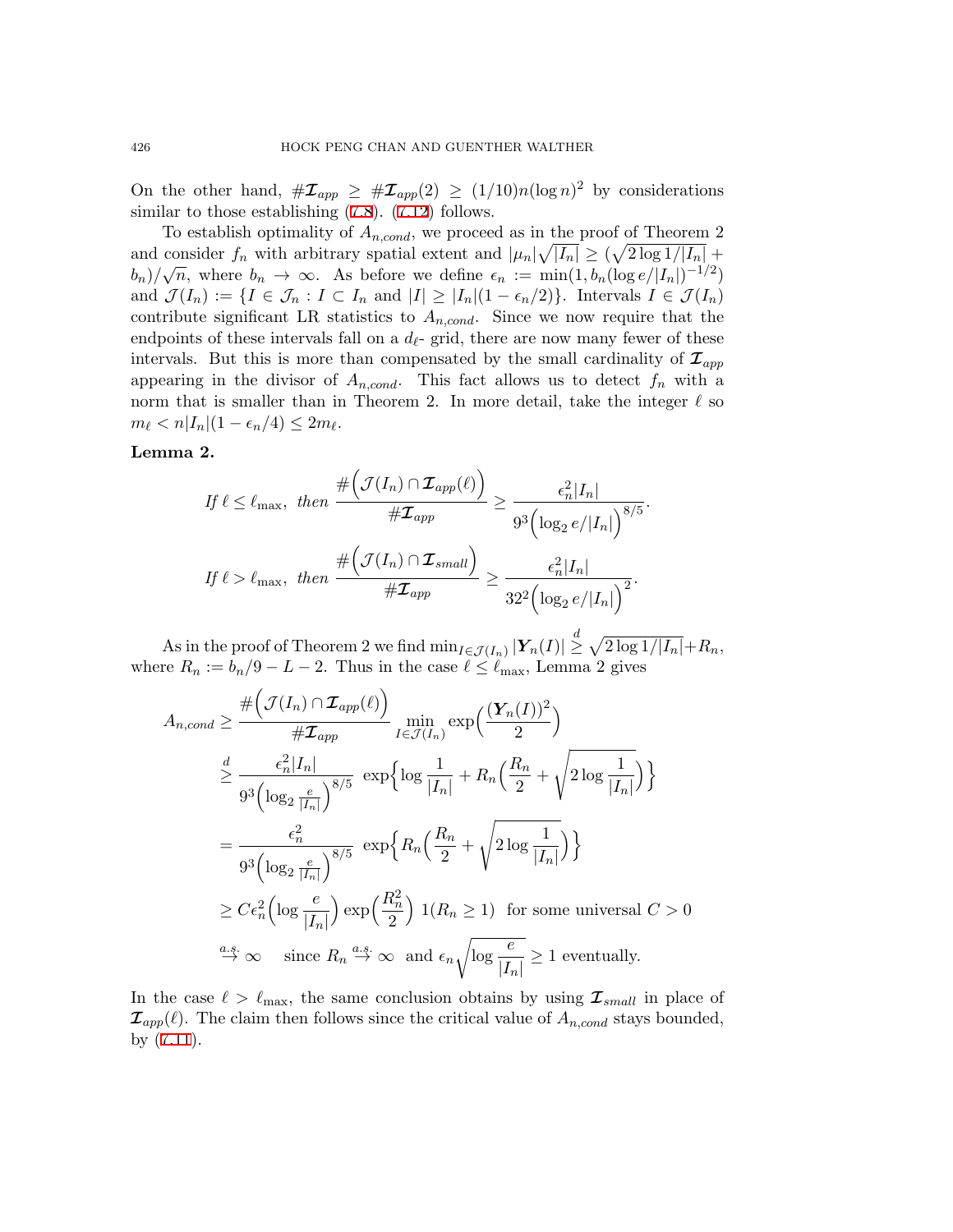Thus the crucial difference with Theorem 2 is the stronger inequality provided by Lemma 2. The corresponding inequality for Theorem 2 is  $\#\mathcal{J}(I_n)/n^2 \geq$  $\epsilon_n^2 |I_n|^2/4^2$ , and the extra term  $|I_n|$  causes the loss of efficiency in the case when the spatial extent  $|I_n|$  is small.

It remains to prove Lemma 2. Elementary considerations show that one can find sets  $\mathcal{I}_{n, left}$  and  $\mathcal{I}_{n, right}$ , each consisting of  $p := \lceil \epsilon_n n |I_n|/8 \rceil$  consecutive integers, such that  $(j, k) \in \mathcal{I}_{n, left} \times \mathcal{I}_{n, right}$  implies  $(j/n, k/n] \in \mathcal{J}(I_n)$ , and also  $m_{\ell} < k - j \leq 2m_{\ell}$  if  $\ell \leq \ell_{\max}$ , resp.  $k - j \leq m_{\ell_{\max}}$  if  $\ell > \ell_{\max}$ . Thus, in the latter case, we immediately obtain  $\#(\mathcal{J}(I_n) \cap \mathcal{I}_{small}) \geq p^2$ , and the claim of the Lemma obtains with ([7.10](#page-16-0)),  $n|I_n| \geq 1$ , and  $\log n \leq (4/3) \log_2 e / |I_n|$ , which follows from  $\ell > \ell_{\max}$ . In the case  $\ell \leq \ell_{\max}$ , only a subset of the  $p^2$  intervals  $\{(j/n, k/n]:$  $(j, k) \in \mathcal{I}_{n, left} \times \mathcal{I}_{n, right}$  belongs to  $\mathcal{J}(I_n) \cap \mathcal{I}_{app}(\ell)$ , namely those for which both *j* and *k* lie on the *d*<sub>*l*</sub>-grid. The number of such indices *j* is at least  $|p/d_{\ell}| \ge$  $\lceil \epsilon_n \sqrt{n|I_n|} (\log n) / (9 \ell^{4/5}) \rceil$  for *n* large enough, where this inequality follows from the fact that  $\ell \leq \ell_{\max}$  implies  $n|I_n| > m_{\ell} \geq (\log n)/2$  and  $d_{\ell} \geq (\log n)^{3/10}$ ; further,  $\epsilon_n \sqrt{\log n} \to \infty$  by the definition of  $\epsilon_n$ . The same bound obtains for the number of indices  $k$  that lie on the  $d_{\ell}$ -grid. The claim of the Lemma then follows with ([7.10](#page-16-0)) and  $\ell \leq \log_2 e / |I_n|$ , which is a consequence of the definition of  $\ell$ .

#### **Acknowledgement**

The first author was supported by NUS grant R-155-000-090-112. The second author was supported by NSF grant DMS-1007722 and NIH grant AI077395.

# **References**

- <span id="page-18-4"></span>Arias-Castro, E., Donoho, D. L. and Huo, X. (2005). Near-optimal detection of geometric objects by fast multiscale methods. *IEEE Trans. Inform. Theory* **51**, 2402-2425.
- <span id="page-18-1"></span>Burnashev, M. V. and Begmatov, I. A. (1990). On a problem of detecting a signal that leads to stable distributions. *Theory Probab. Appl.* **35**, 556-560.
- <span id="page-18-7"></span>Cai, T., Jeng, X. J. and Li, H. (2011). Robust detection and identification of sparse segments in ultra-high dimensional data analysis. Manuscript.
- <span id="page-18-0"></span>Chan, H. P. (2009). Detection of spatial clustering with average likelihood ratio test statistics. *Ann. Statist. 37*, 3985-4010.
- <span id="page-18-6"></span>Chan, H. P. and Walther, G. (2011). Detection with the scan and the average likelihood ratio. Manuscript. January 2011.
- <span id="page-18-3"></span>Chan, H. P. and Zhang, N. R. (2009). Local average likelihood ratio test statistics with applications in genomics and change-point detection. Manuscript.
- <span id="page-18-2"></span>Dümbgen, L. (1998). New goodness-of-fit tests and their application to nonparametric confidence sets. *Ann. Statist.* **26**, 288-314.
- <span id="page-18-5"></span>Dümbgen, L. and Spokoiny, V. G. (2001). Multiscale testing of qualitative hypotheses. Ann. *Statist.* **29**, 124-152.